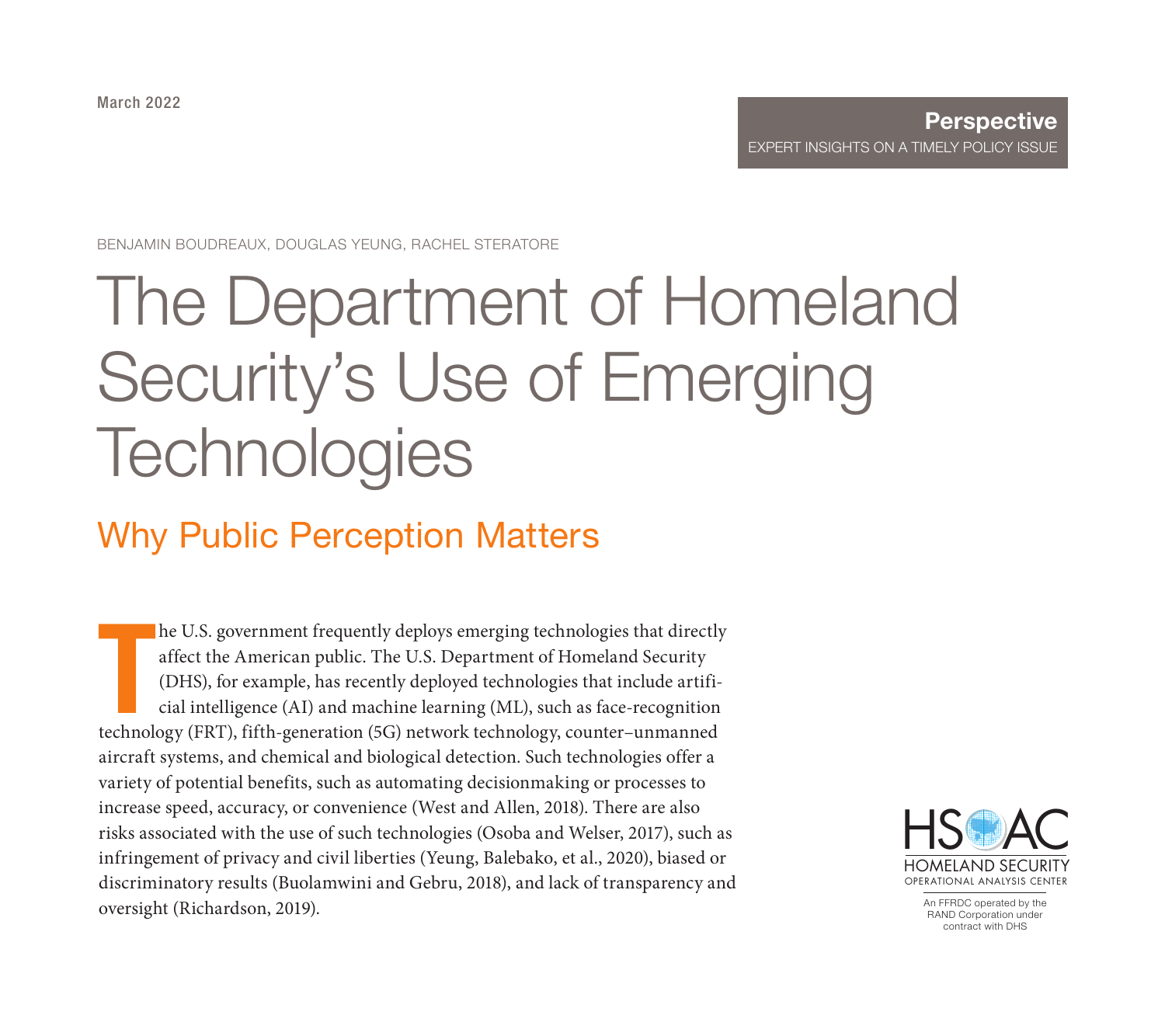Before these technologies are deployed, their use by government entities typically involves an extensive acquisition process intended to ensure, for example, that vendors are selected fairly, costs are reasonable, and the technology will work as intended (Halchin, 2021). These processes are essential elements of successful technology deployment.

Public perception is another essential element that can help identify risks and benefits of the use of technology and can inform multiple stages of the technology acquisition and deployment life cycle. However, it can be underappreciated in ways that undermine the effective and trustworthy use of the technology. For example, in 2009, the Transportation Security Administration (TSA) deployed full-body scanners at airport security checkpoints. To search for potential threats, a TSA officer monitoring a scanner could view a full-body image of the traveler inside the scanner. These scanners were met with strong public reaction, including concerns about potential privacy invasions, discrimination, and infringement of civil liberties. Within weeks, complaints "poured in" from the traveling public (Stellin, 2010). Some of these complaints reflected

# **Abbreviations**

| 5G           | fifth generation                               |
|--------------|------------------------------------------------|
| <b>ACLU</b>  | American Civil Liberties Union                 |
| Al           | artificial intelligence                        |
| <b>CBP</b>   | U.S. Customs and Border Protection             |
| <b>DHS</b>   | U.S. Department of Homeland Security           |
| <b>FRT</b>   | face-recognition technology                    |
| <b>JAMRS</b> | Joint Advertising, Market Research and Studies |
| ML           | machine learning                               |
| MMA          | mental-model approach                          |
| <b>TSA</b>   | Transportation Security Administration         |

frustration from dealing with unexpected or unclear procedures, implying a failure to anticipate people's expectations and to provide needed information.

The body scanners also attracted scrutiny in the media and from public stakeholders, such as privacy-advocacy groups. Research about the new TSA security procedures, which included the body scanners, found that, in blogs on three major social media platforms written within a single week in November, more than half of all news links were about the security procedures, thereby making them the top trending topic on those platforms (Pew Research Center, 2010). In addition, the Electronic Privacy Information Center, a nonprofit focused on privacy and civil liberties, sued TSA over its use of the scanners, arguing that the scanners invaded privacy and that the public could not opt out (Electronic Privacy Information Center, undated).

In this and other cases, the resulting attention when the government has failed to account for public perceptions in technology deployments has had consequences both for the intended technology use and for government personnel who work with the public; this lack of public trust has implications for homeland security. One anonymous TSA worker, describing stress about scanning transgender and non–gender-conforming passengers, alluded to the impact of public perception on the TSA workers' day-to-day lives: "A lot of the traveling public already hate us  $\dots$  [W]e don't want to offend people by [scanning them] wrong" (Waldron and Medina, 2019). Eventually, TSA removed 250 older scanners, leaving in use those scanners with privacy-protecting software (Ahlers, 2013). Although the manufacturer of the removed scanners paid to remove them, the U.S. government most likely shouldered additional costs, such as installing the scanners, training per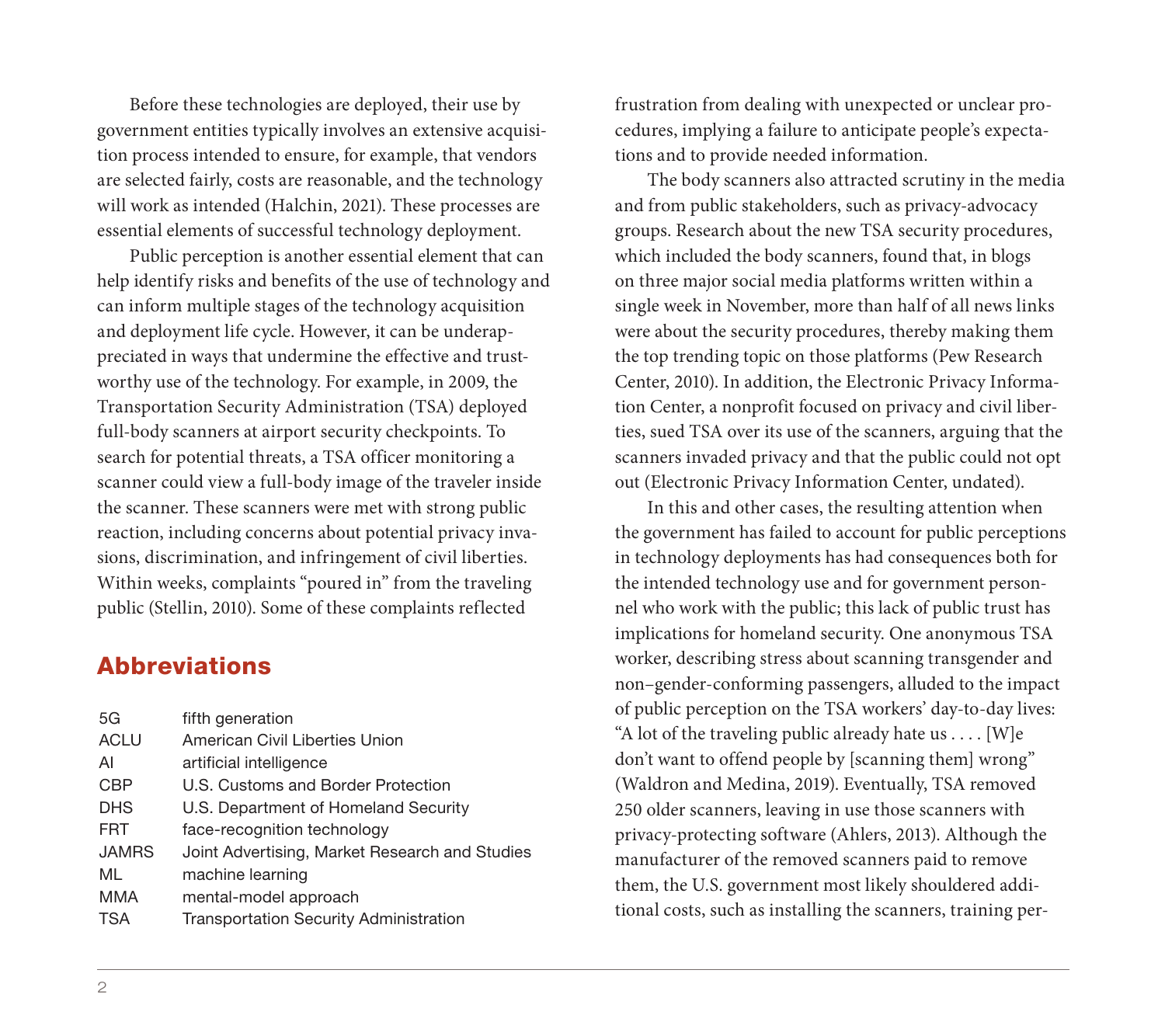A variety of important stakeholders, including members of Congress, technology companies, state and local governments, and civil liberties advocates, have raised concerns about DHS's use of emerging technologies.

sonnel, and building more privacy-protecting processes. Moreover, the body-scanner controversy continues to resonate with the public and underscores the potential for long-term impacts and mistrust from failing to anticipate the public's views on technologies that the government might deploy.

The TSA body-scanner example also suggests some of the different types of stakeholders that might raise concerns about government deployments of technology and seek to shape or constrain DHS's use of such technologies in other contexts. Researchers in academia or nonprofits might, for example, discover that technologies cause harms disproportionately to certain groups of people or are not as effective as claimed. Advocacy groups might also criticize the potential privacy violations of the broad surveillance that these government technologies enable. Local, state, or federal legislators might seek to limit the scope of technology deployments in their jurisdictions or restrict funding for these use cases. In addition, a variety of operational partners—including the private-sector companies that build many of the tools and state, local, federal, and international governments—might themselves have concerns that will need to be addressed.

DHS has several broad use cases of emerging technologies, for which the implementation could be affected by public perception. Examples of these DHS use cases of emerging technologies are

- **FRT**, which uses computers to match a face in a photo or video to a face in a database (DHS, 2020)
- **risk-assessment tools** that use computerized algorithms to assess how likely it is that something will occur (DHS, 2017)
- **license plate–reader technology** that uses computers to identify or match a license plate (or car tag) from a state-run database (DHS, 2021)
- **cell phone location tracking** that uses cell phone location data to track movements (Tau and Hackman, 2020).

Among the serious challenges DHS faces is misinformation about the current and planned use of emerging technologies and how this misinformation might influence public perception (Andrews, 2020). For example, DHS has already begun preparing to combat potential attacks against 5G cell towers that are based on false beliefs that 5G wireless technology causes coronavirus disease 2019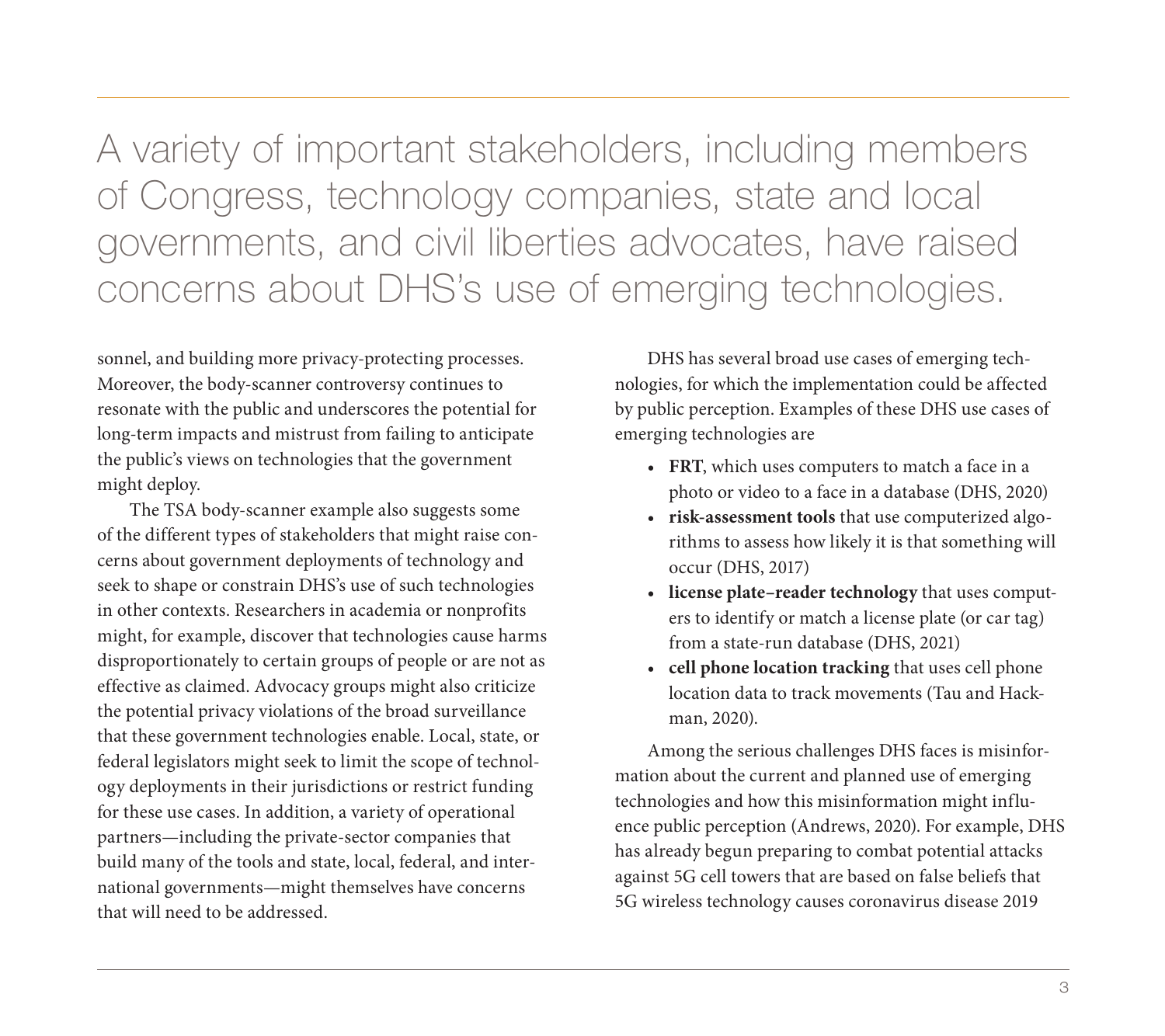# Americans have expressed concerns about how the government and private companies use people's personal data.

(COVID-19) (Nakashima, 2020). Misinformation could play a similar role in shaping public perceptions of other technology deployments, which might increase public scrutiny in ways that diminish the effective use of those technologies.

This Perspective (1) explores the ways in which public perception can influence the success of government technology deployments, (2) identifies different methods of assessing public perception, and (3) suggests ways in which government agencies, such as DHS, might account for public perception across the technology deployment life cycle. To begin, it first presents the nature of public perceptions, especially toward science and technology.

# Public Perceptions of Government Use of Science and Technology

The term *public perception* can be difficult to define, but it includes both cognitive and affective, or emotionally driven, components across a wide variety of groups and stakeholders (Slovic et al., 2013; Kahneman and Frederick, 2002, p. 81; Tversky and Kahneman, 1974). Perception involves issue-specific knowledge, cognitive processes, beliefs, and feelings that drive how people experience the

world around them and make decisions. Perception is important to understand across distinct *public* groups (for example, U.S. citizens over 18, people living in a particular area, or members of a racial or ethnic minority group), as well as *stakeholder* groups (for example, all levels of government, technology developers, academic researchers, international partners, and advocacy groups). For instance, public perception of government use of technology involves what someone from a specific group knows about a technology and how the government uses it, as well as how someone feels about the technology itself and the circumstances surrounding its use.

In general, research suggests that public confidence in science remains high (Funk and Kennedy, 2020) but that there is skepticism about transparency and accountability in how scientific work is conducted (Funk, 2020). Even since the initial crisis of the COVID-19 pandemic, confidence in science remains higher than in other institutions, although it has declined modestly among all Americans (Jones, 2021). Other research underscores an overall decline in trust in basic facts across various institutions in American society (Kavanagh and Rich, 2018). Some recent polling suggests that the American public's views on government use of technology might be shaped by people's views of the specific type of technology and the institution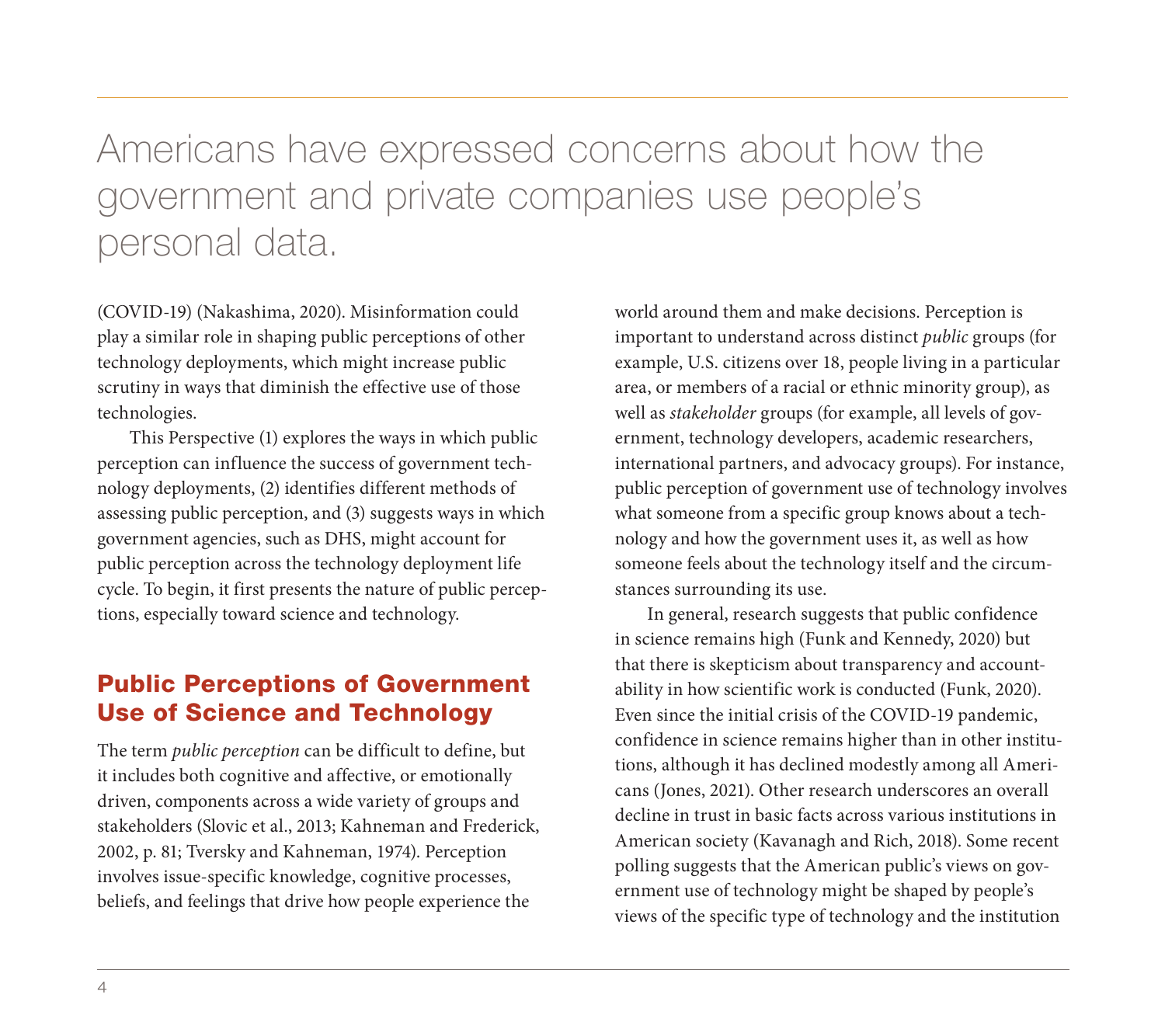deploying it. At the broadest level, that polling also suggests that Americans generally distrust the government (Rainie, Keeter, and Perrin, 2019). A 2021 public survey by Edelman showed that the public's trust in the technology sector has declined in the past decade and even in the past year (Edelman, 2021). Perhaps as a result, Americans have also expressed concerns about how the government and private companies use people's personal data (Auxier et al., 2019), which is a key feature of many technology deployments.

Another important factor that might affect public perception is the type of technology being deployed and the extent to which the public might have direct contact with it. For instance, some people might favor a government role in supporting technology to address large-scale challenges, such as climate (Tyson and Kennedy, 2020). In surveys, people are also more positive about relatively abstract science and technology areas, such as space exploration and bioengineering, and are split or more negative about areas that might affect them personally, such as brain implants or genetically modified food (Pew Research Center, 2015).

Public perception might also shift based on the content of what is being asked and the timing and mode of collecting information. The public might not always have a well-defined view of new technologies or the many ways the government uses them. In some cases, the public might have a defined and hardened view about a specific technology but not have clarity on the details of how DHS uses it and the potential safeguards that are in place for addressing harms. Many advanced technologies—especially AI and ML—are "black boxes" that operate in ways that might be highly opaque to the public and perhaps even to DHS operators themselves (Bleicher, 2017). Moreover,

public perception in different communities might shift as these technologies become widespread or more (or less) well-understood.

Ultimately, the uncertainty and potentially shifting landscape related to the public's views underscore the importance of a routine and comprehensive approach to better understanding public perception, including current views about key technologies and the socioeconomic, demographic, and other factors that correlate with different attitudes.

# How Public Perception Can Affect Technology Deployment

The ultimate objective of DHS uses of technology is to promote American safety and security, per its mission statement: "[DHS] will safeguard the American people, our homeland, and our values" (DHS, 2019b). Whether DHS deployment of emerging technology will meet this objective will depend in part on the public's support of its use.

A variety of stakeholders have raised concerns about the harmful implications of technologies, such as FRTs, and have sought public support for legislative and other action to regulate and shape how they are deployed. Some of the stakeholders that have engaged in this discussion are federal, state, and local governments; private-sector technology developers; academic researchers; international partners; and civil rights advocacy groups. Each of these actors can play an important role in shaping DHS's use of emerging technology, and the issues they raise might inform or influence public perception in ways that could either further fuel public alarm or help to build public trust and support.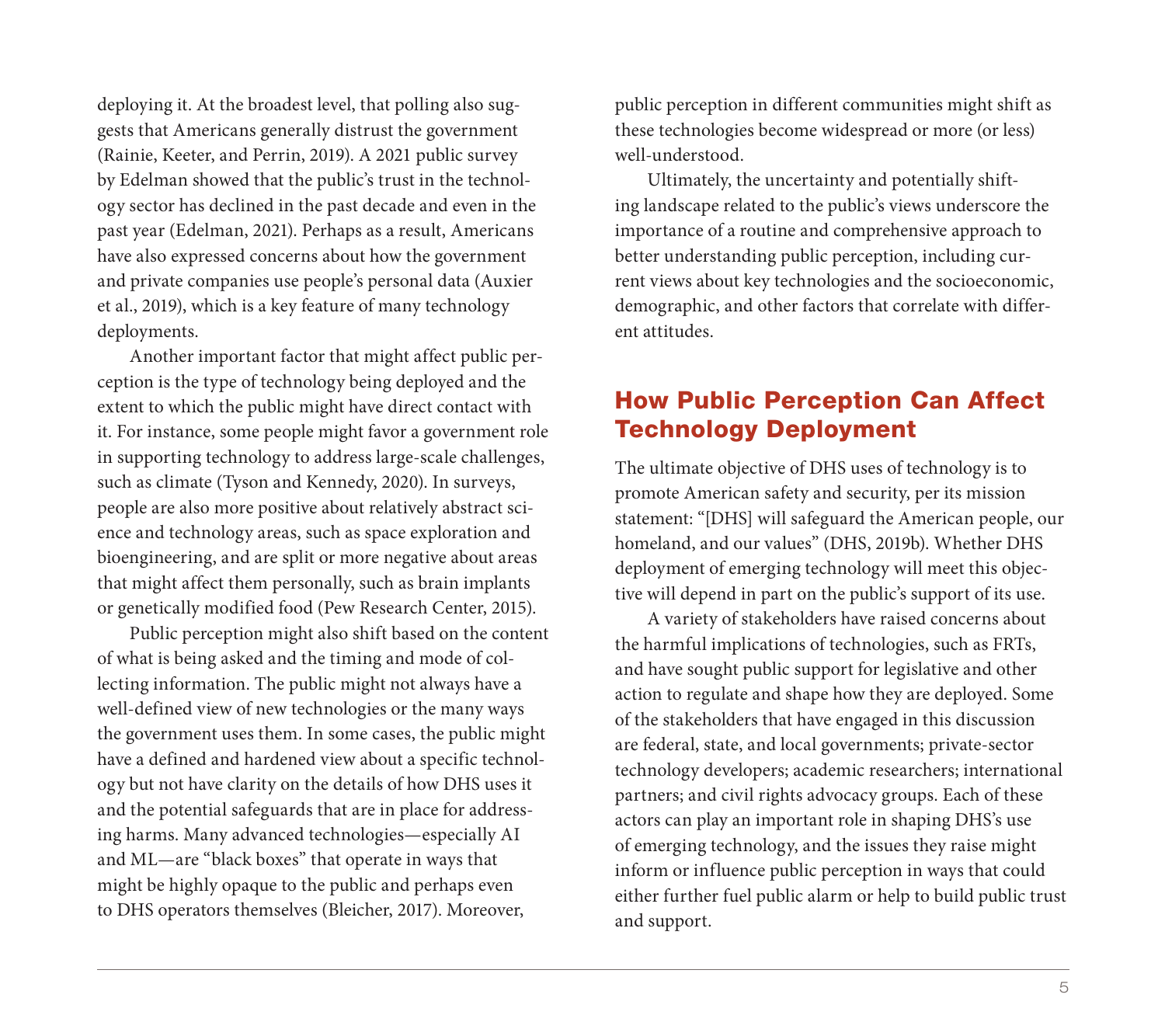The mapping in the figure depicts the key stakeholders that are concerned about public perception and their differing roles and relationships with DHS's use of technology. As depicted in the figure, these actors have levers available to them that might enable or constrain DHS's ability to implement technology.

This diagram helps illustrate three major reasons that understanding public perception matters to DHS:

• to build public trust and promote public uptake of technology uses



Mapping of DHS's Use of Technology and the Importance of Public Perception

- to be prepared for potential regulatory and funding decisions
- to promote key partnerships.

Each of these three considerations directly relates to DHS's ability to use technologies that protect the public and improve homeland security. Before we discuss these three reasons in more detail, we note that one element of this mapping merits a bit of discussion: the role of different forms of media in reporting on the use of technology.

The media play a role in shaping how the public thinks, but the ways in which the media operate as a source of information that conditions public attitudes is highly complex.1 For instance, there is a body of research that explains the "virality" of content circulated through both social media and traditional media (Berger and Milkman, 2012; Tellis et al., 2019). In many cases, the public tends to engage more strongly with certain types of content—such as stories that provoke an emotional reaction or information that confirms existing views (see, for instance, Tellis et al., 2019). This effect might increase the salience of content describing acts that DHS seeks to prevent, such as terrorism. It might also increase the public salience of technology failures, such as when someone is wrongfully arrested because of biased FRT (Hill, 2020).

Beyond traditional and social media, an additional source that might affect public perception is depictions of technology in fictional narratives, such as science fiction films. For the sake of a compelling story, these presentations might exaggerate the drawbacks of technologies without accounting for the more-benign benefits they might offer or vice versa, thus influencing perceptions negatively or positively. Media consumption might influence both the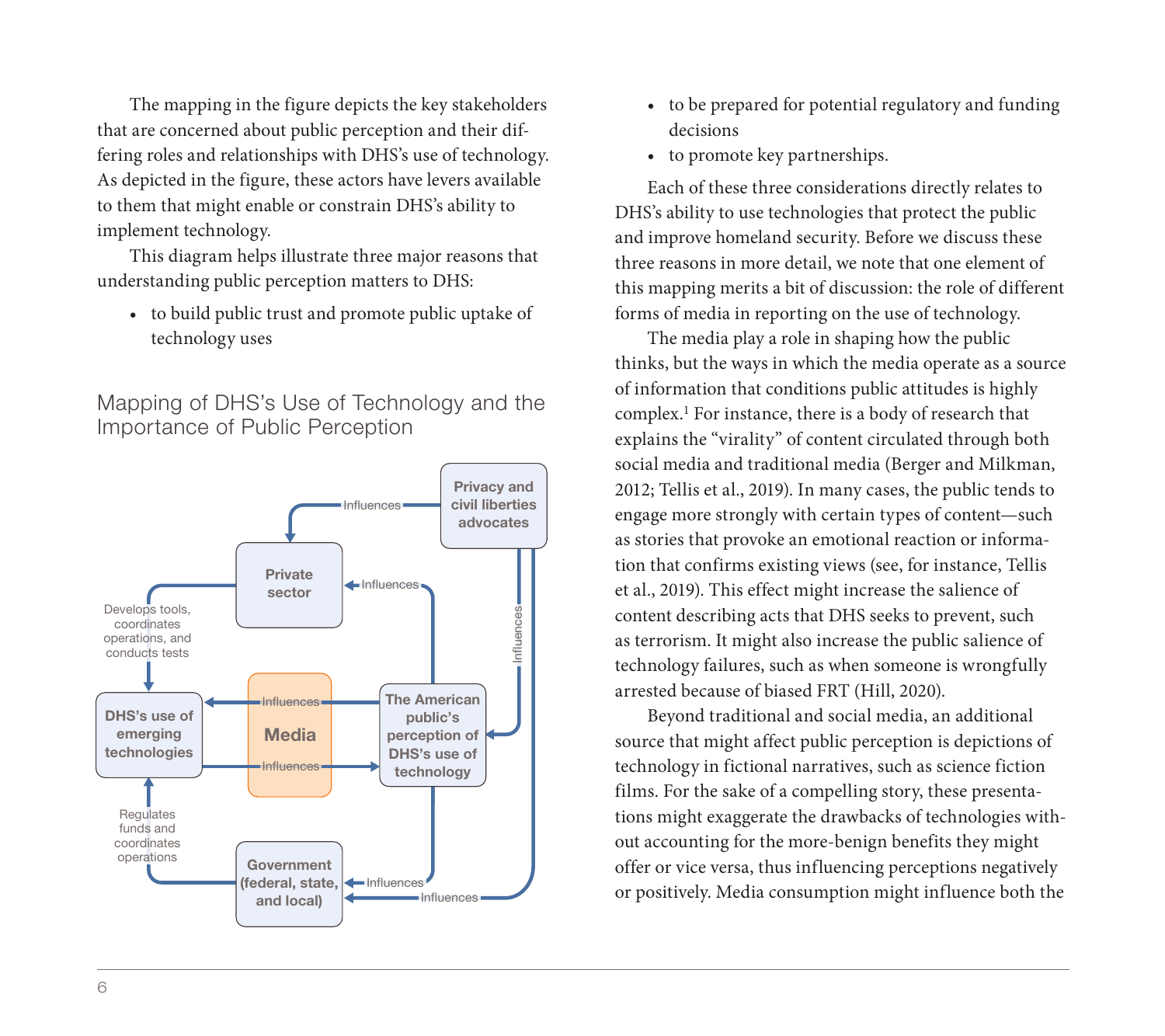information that the public has about technology and the public's opinions about appropriate use.

# Trust and Public Uptake

A primary reason public perception matters to DHS is so that the department can ensure that it is using technologies in the ways that most effectively build public support and trust. Arguably, this is part of preserving American values and undergirds the legitimacy of a democratic government by and for the people. It also helps ensure that the public judges that the specific use is appropriate, just, and fair. Importantly, the issue of public trust also relates to DHS's ability to improve homeland security because, if people do not have sufficient trust in DHS's uses of emerging technologies, they might try to circumvent such uses.

A better understanding of public perception can reveal when specific communities—especially marginalized or underrepresented communities—have concerns that are otherwise not given sufficient attention in mainstream discourse. President Joe Biden's "Executive Order on Advancing Racial Equity" notes that "entrenched disparities in our laws and public policies, and in our public and private institutions, have often denied . . . equal opportunity to individuals and communities" (Biden, 2021). In order to ensure the full inclusion and participation of all communities, especially of historically marginalized groups, it will be important to better understand these groups' perspectives and concerns. DHS's mission to safeguard the American public will be significantly enhanced with *all* Americans' trust and support for its mission. To put it simply, public perception matters to DHS because DHS serves the public.

If people do not support a specific use case, they might resist using the technology, thereby undermining the goals of deploying it in the first place.

In seeking to build public trust, it will be valuable for DHS to distinguish attitudes about the U.S. government in general, attitudes about DHS and its components (e.g., TSA, U.S. Customs and Border Protection [CBP]), and attitudes about the specific emerging technologies under consideration. For instance, even as Americans become more comfortable using face recognition to unlock their phones or while traveling, that comfort level might not imply similar levels of comfort with FRT in other contexts, such as at protests or voting locations. It will be important to clearly understand these distinctions to most effectively understand where trust and public support might be lacking and thus how it can be built.

In addition, in some use cases, the public has a clear, voluntary choice in whether to participate in a program that claims to offer increased convenience, accuracy, or security. In these cases, views about DHS uses will matter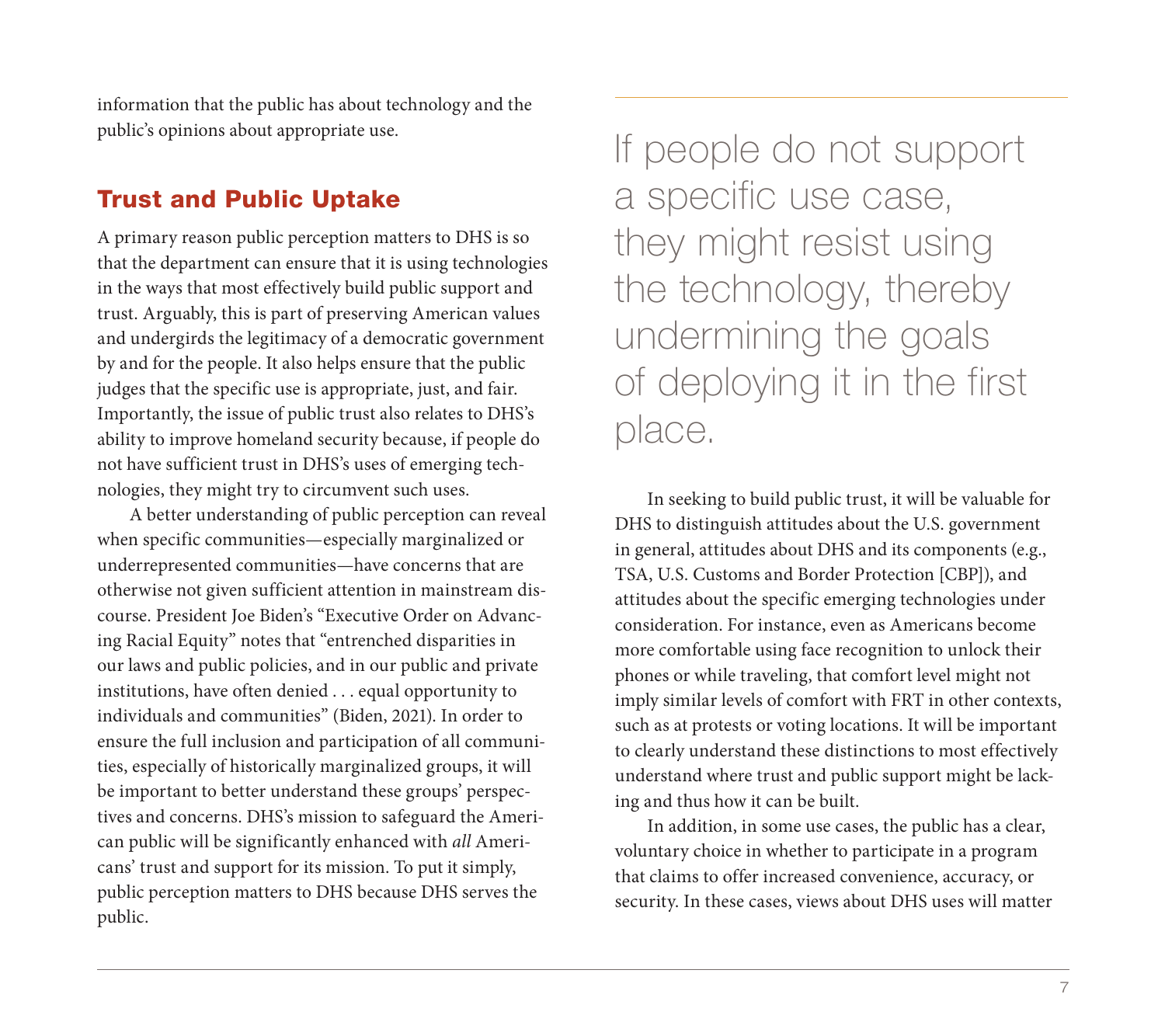for people's decisions about whether to participate in DHS programs. If people do not support a specific use case—for instance, because of a belief that it violates privacy unnecessarily or is disproportionately cumbersome relative to its benefit—they might resist using the technology, thereby undermining the goals of deploying it in the first place.

If usage data are an indicator of public support, some specific DHS uses of technologies seem to be the subject of increased public support, such as CBP's use of FRT through Trusted Traveler programs (e.g., Global Entry) (CBP, 2021). This observed behavior is one way to gauge public support, but only when the technology is truly opt-in and the opportunity costs for alternative actions are low—which might be relatively rare. That said, tracking these public

There is not yet new federal law that applies to many of the AI, ML, and other emerging technologies that have recently been developed or that applies to how DHS can use these technologies.

decisions and getting more detail on why the decisions were made will be important for DHS to implement programs with broad public uptake.

# Preparing for Legislation and Securing Funding

Additional reasons to care about public perception are to anticipate potential legislation and to ensure that the concerns of elected officials and government regulators are addressed in technology deployments. Legislators can legally constrain or even prohibit DHS's use of a technology, so understanding the views of their constituents can help DHS be prepared for attention and inquiries from Capitol Hill and from state and local governments.

Although longstanding federal law and constitutional protections apply to DHS activity writ large, there is not yet new federal law that applies to many of the AI, ML, and other emerging technologies that have recently been developed or that applies to how DHS can use these technologies. That said, some federal, state, and local governments have taken an increased interest in how government actors deploy technology, especially face recognition and other AI tools. This development comes in the context of the public's declining trust in the technology sector, which might increase constituents' desire for government regulators to take action (Edelman, 2021).

Congressional committees have held hearings that provide opportunities for advocacy groups and researchers to shape how lawmakers think about the harmful implications of technology. For instance, these groups have brought congressional attention to concerns about discrimination and inequity in the use of AI surveillance systems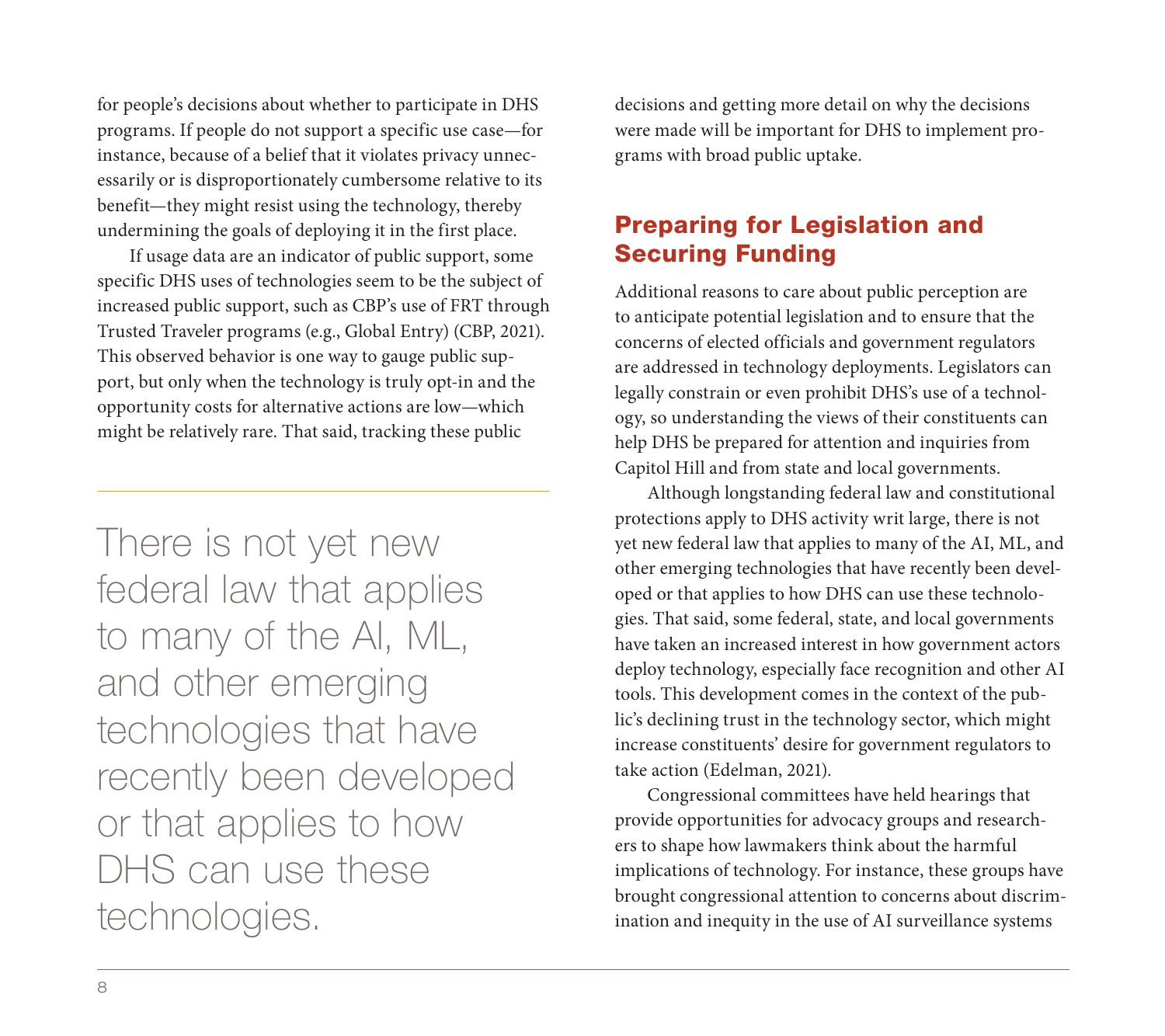(Committee on Oversight and Reform, 2019). As described in these hearings, discrimination and inequity might be due to characteristics of AI systems, such as dependence on training data that are biased or unrepresentative, or biases programmed directly into the optimization function of AI models. Harmful discrimination can also result from using accurate technologies in contexts of historical inequity such as the use of predictive policing or recidivism risk– assessment algorithms that are optimized for accuracy yet have a greater error rate for certain minority groups because of historical disparities in arrest rates (see Yeung, Khan, et al., 2021).2

Congressional hearings have also raised questions about privacy risks of surveillance technologies, the limited transparency about the quality of the technologies, and the implications for how they are used. Congress has also posed specific questions to DHS officials—for example, more than 20 members of Congress presented a series of critical questions to DHS about CBP's use of face recognition (Wild et al., 2019)—and a better understanding of public perception will help DHS respond to these and other inquiries.

In addition to hearings, several bills have been proposed that would prohibit or restrict the use of face recognition and other biometric technology by federal law enforcement, including DHS.3 The American Civil Liberties Union (ACLU) and more than 60 other privacy and faith groups have written an open letter to Congress to push for a moratorium on the federal government's use of FRT (ACLU, 2019). As these discussions continue, it will be valuable for DHS to understand the views of the public so it can be prepared to present its perspective effectively to Congress, explain its current and planned use of technologies, including how the technologies would support DHS's safeguarding mission, take precautions or decide to limit technology use, and shape possible legislation in line with the public interest.

In state and local governments, recent years have seen increased legislative action, and some states have already enacted laws that apply to local government use of technologies, including face recognition.4 Although these various state and local efforts do not apply directly to federal actors, they have implications for federal use. Constituents might themselves support state or local restrictions, so a divergence between local restrictions and expansive use at the federal level might lead constituents to mistrust the federal actors and fuel objections.

In addition, bans or restrictions by state governments will have ramifications for the private-sector partners that develop and furnish technological tools. For instance, in order to comply with the Illinois Biometric Information Privacy Act (740 ILCS 14), the FRT company Clearview AI removed all Illinois residents from its face-recognition database, which both makes the database less useful for federal law enforcement and raises questions about whether other states will follow (Hill, 2021b).5

In the context of all of this legislative attention, a better understanding of public perception can help DHS predict what legislation might be on the horizon that would affect how—or whether—it uses certain technologies. It can also help DHS explain to Congress and to state and local governments how it is meeting the most-fundamental concerns about implications for privacy, bias, transparency, and other issues as they are raised.

In addition, Congress maintains the power of the purse to provide DHS with the funds it needs to acquire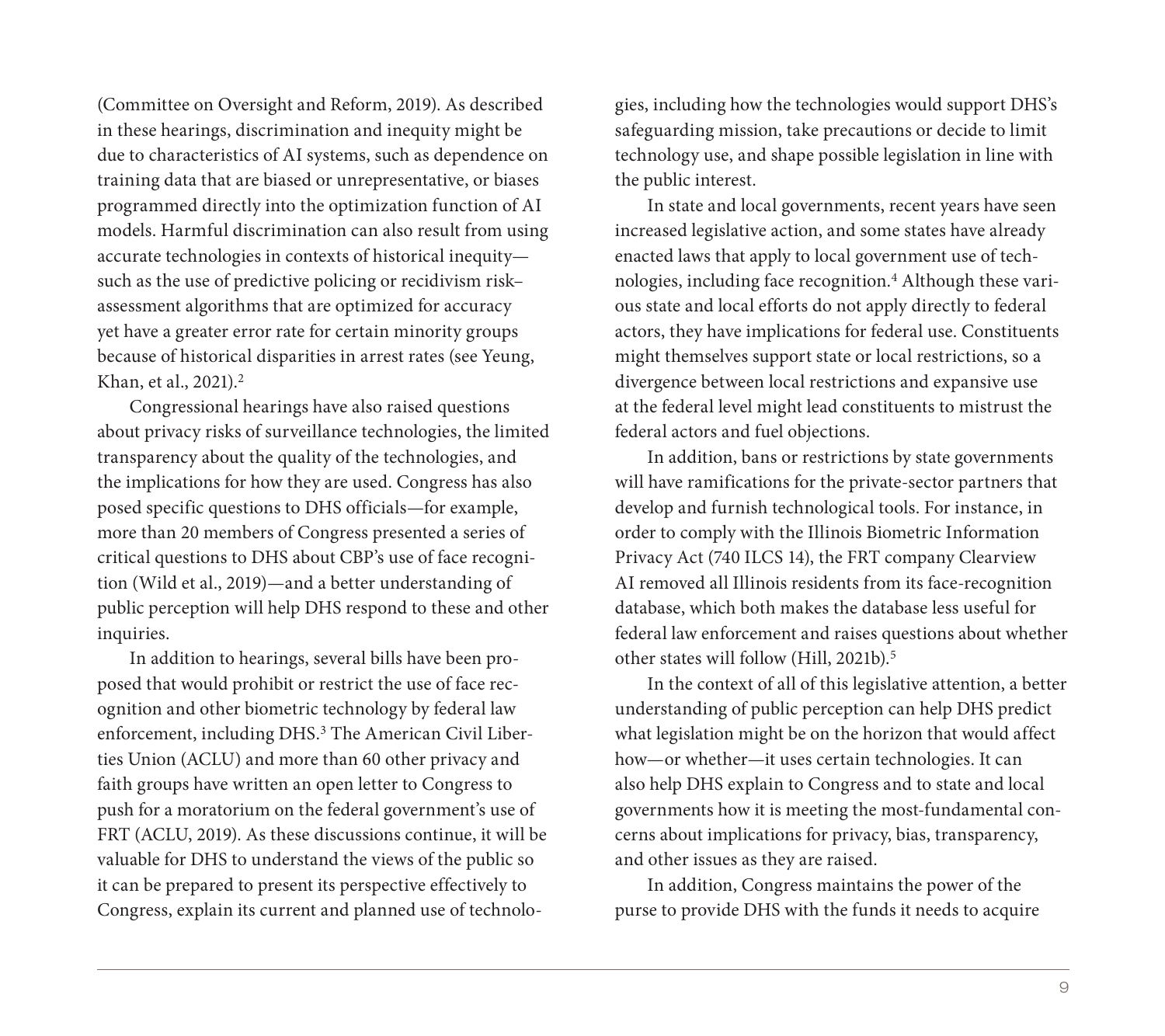technologies and to implement programs. If there is less public support—for instance, if constituents express serious concerns about specific uses—Congress might reduce or cancel funding. Here again, understanding such concerns can help DHS better engage Congress to ensure that the department can be prepared for and anticipate funding decisions and work to secure the funding it needs to best safeguard the American public and build trust and support.

# Strengthening Partnerships

A third reason that public perception matters for DHS is to build and strengthen its partnerships that are essential for promoting homeland security. To use technology effectively, DHS depends on a variety of partners that are themselves subject to public pressure from their customers, shareholders, and employees. Some of DHS's partnerships for emerging-technology deployments are nascent and might even be fragile because of the power of public perception in influencing companies' behavior. A better

understanding of public perception could help DHS strengthen these relationships and maintain one of DHS's core values, "honoring our partners" (DHS, 2019a).

Technology developers provide the basic tools that DHS seeks to use, and the private sector is an important source of technology, especially for advanced AI systems. In addition, DHS has operational relationships with partners, such as law enforcement, across federal, state, and local governments that are important for effective collaboration. It also maintains partnerships with transportation authorities both domestically and internationally—for instance, the foreign governments that participate in Trusted Traveler programs (CBP, 2021). Last, researchers and standard-setting organizations partner with DHS to ensure that technologies meet appropriate standards and otherwise develop and refine technology for operational use.6 Without these relationships, DHS might not have access to the advanced technology it seeks to use or have the operational arrangements to use it effectively, thereby hindering DHS's homeland security objectives.

Some technology developers in the private sector have expressed concern about government use of certain technologies; in some high-profile cases, important private-sector actors have decided not to partner with DHS because of public concerns.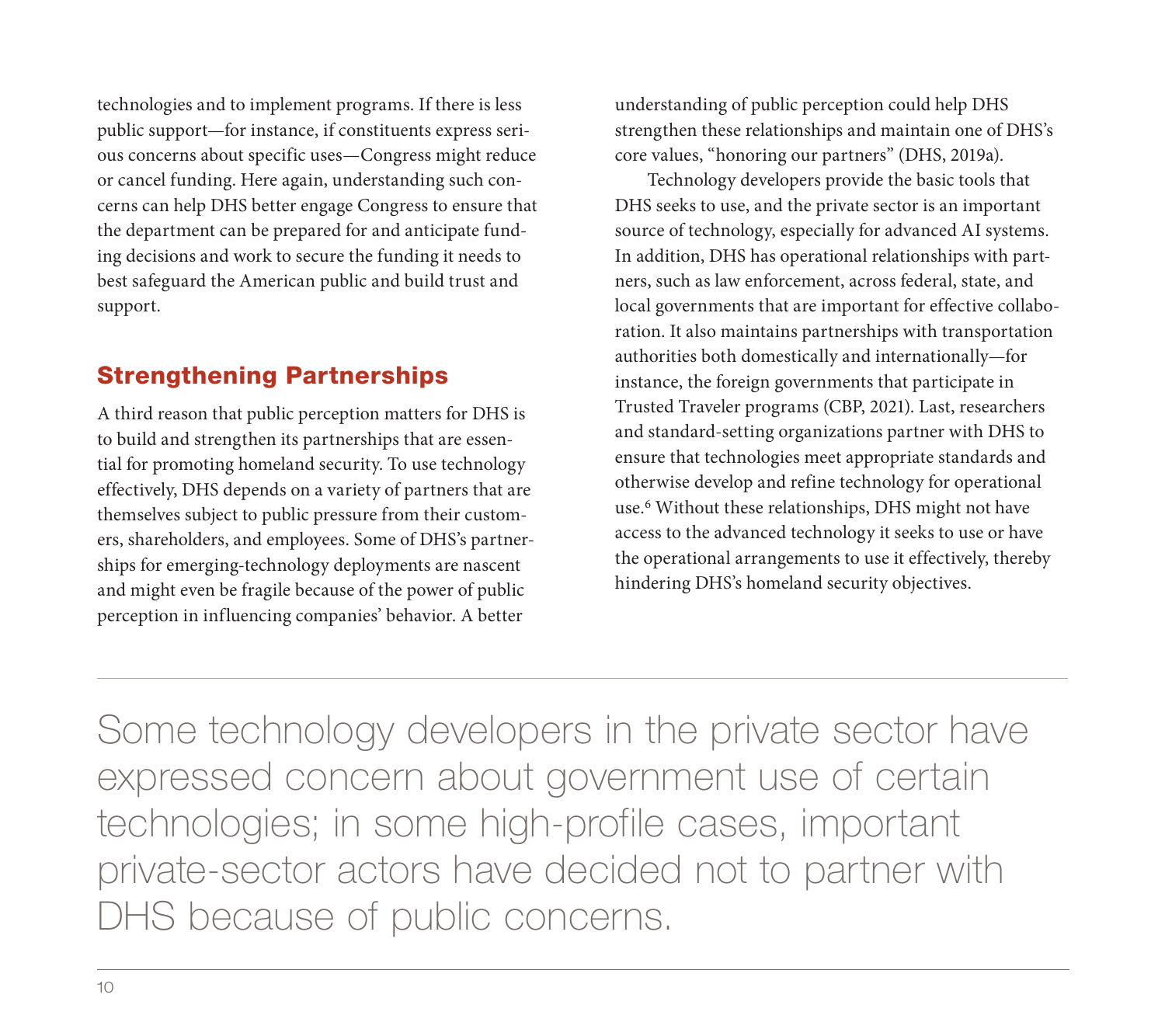Some technology developers in the private sector have expressed concern about government use of certain technologies, in part because of public outcry about their use. And in some high-profile cases, important private-sector actors have decided not to partner with DHS because of public concerns. For instance, employees and shareholders of major firms have demanded that the companies not sell face recognition to police or government agencies, especially for law or immigration enforcement (see, e.g., Vincent, 2018; ACLU, 2018; and Dave, 2020). Several companies have stopped selling FRT to governments altogether (IBM, 2020) or until Congress passes a face-recognition law that would establish privacy and ethical standards (Amazon, 2020; Greene, 2020; Ovide, 2021). As stated by one major technology company, "now is the time to begin a national dialogue on whether and how facial recognition technology should be employed by domestic law enforcement agencies" (IBM, 2020). In addition, Axon, one of the largest suppliers of law enforcement technology, such as body cameras, has decided not to sell FRT to law enforcement, in part because of the critical questions raised by its ethics board (Smith, 2019).

The private sector is diverse, and other companies, including Clearview AI and NEC Corporation, have continued to sell AI and FRTs to government, and there are media reports that Clearview AI has signed a contract with U.S. Immigration and Customs Enforcement (Lyons, 2020). However, that company has been under significant scrutiny both in the United States and internationally and is subject to multiple litigation challenges, and its data-harvesting practices have even been deemed illegal in Canada, a significant operational partner (Hill, 2021a). Many of these private-sector partners find themselves under increasing

public scrutiny, which will have ramifications for how DHS can leverage some of its advanced tools.

International governments are also increasingly turning their attention to AI and other emerging technologies and are moving quickly to implement regulations that might have implications for U.S. public perception and DHS collaboration. The European Union, for example, has proposed a set of regulations that would significantly constrain key technologies—for instance, it has proposed broad prohibitions on the use of real-time biometric identification (such as face recognition) in public places for law enforcement purposes (European Commission, 2021). Although it is not clear how these kinds of regulations will affect operational relationships with DHS, they do indicate how the international community is thinking about these technologies and how this might increase pressure on the U.S. government to develop its own regulations.<sup>7</sup>

To best secure and strengthen its partnerships, DHS will need to ensure that it uses technology in ways that the partners, influenced by the public at large, will continue to support. To better understand this dynamic, as well as the broader factors associated with public attitudes, DHS can proceed in any of a multitude of ways, which we address in the next section.

#### How to Assess Public Perception

DHS could benefit from reliable indicators of public perception, as well as an understanding of the factors that affect public trust, using affordable methods for capturing and interpreting such indicators within reasonably short time frames. Yet perceptions are intangible and multidimensional—made up of, and driven by, various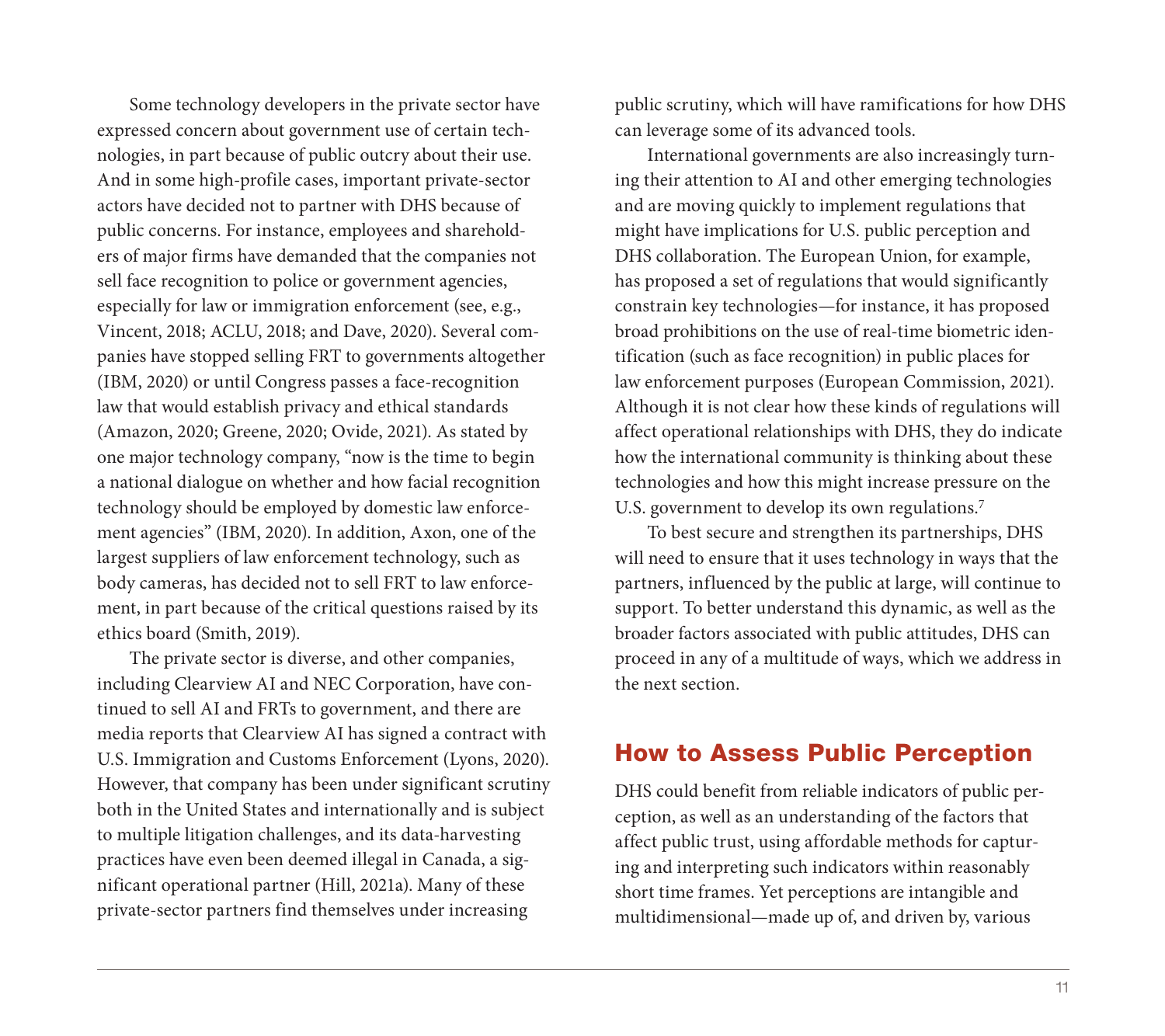conditions. Adding to this complexity is that public perception about emerging technology is a shifting terrain. Together, these considerations make it difficult for DHS to identify public views that might be relevant.

Public-perception studies rely on imperfect indicators and methods to describe views on topics of interest at a single point in time. How these views are tapped depends on the research objectives and communities of interest. Herein lies the power of the research design. By design, research can focus on the perceptions of different communities based on social, economic, demographic, or organizational characteristics, and group composition can be altered to maximize insights into how similar people communicate in natural settings or to include diverse perspectives to explore differences between them.

Perceptions can be either *elicited* or *observed*. Surveys, interviews, and focus groups (e.g., with members of the public, stakeholders, or experts) are all examples of elicited methods, whereby the participant is provided prompts in various settings and formats to elicit a response. Observed methods include content analysis (e.g., social media analysis of perceptions on Twitter), behavioral observations (e.g., voting or internet search behavior), literature reviews, and secondary data analysis that use existing data in naturalistic settings—in other words, analysis on data not derived from a specific prompt posed by a researcher. Many collection methods might consider the influence of the Hawthorne effect—that is, the potential change in behavior when someone is aware of being under observation (McCarney et al., 2007). Table 1 summarizes a subset of these approaches, offering other considerations for their use.

# Elicited Methods

#### **Interviews**

An interview typically involves questions on a topic of interest posed by an interviewer to an individual. Interviews can foster in-depth exploration of public perceptions, insights from experts (e.g., through expert interviews and panels), or stakeholder input. DHS might use interviews to explore mental models—individuals' internal representations of external reality, which play a major role in cognition, reasoning, and decisionmaking—of emerging technologies (Morgan et al., 2002). Certain interviews offer the opportunity to ask respondents to clarify or expand on specific points, so these types of interviews can reveal far more-complex attitudes than surveys can. Interviews allow deeper access to the ways in which knowledge and opinions are internalized, encoded, and expressed in one's natural language—thus supporting a sophisticated understanding of perceptions. However, interviews can be resource intensive, and findings cannot be generalized to a larger population, a fact that can pose challenges when the objective is to understand overall public views that might be of interest to DHS. As an example of this approach, interviews with community members might be useful when DHS wants to understand the nuance of FRT deployment surrounding a sensitive government building.

# Focus Groups

Focus groups typically convene six to 12 people who are representative of the target group whose perceptions are of interest. A facilitator might lead participants through a protocol (i.e., a carefully planned line of questioning)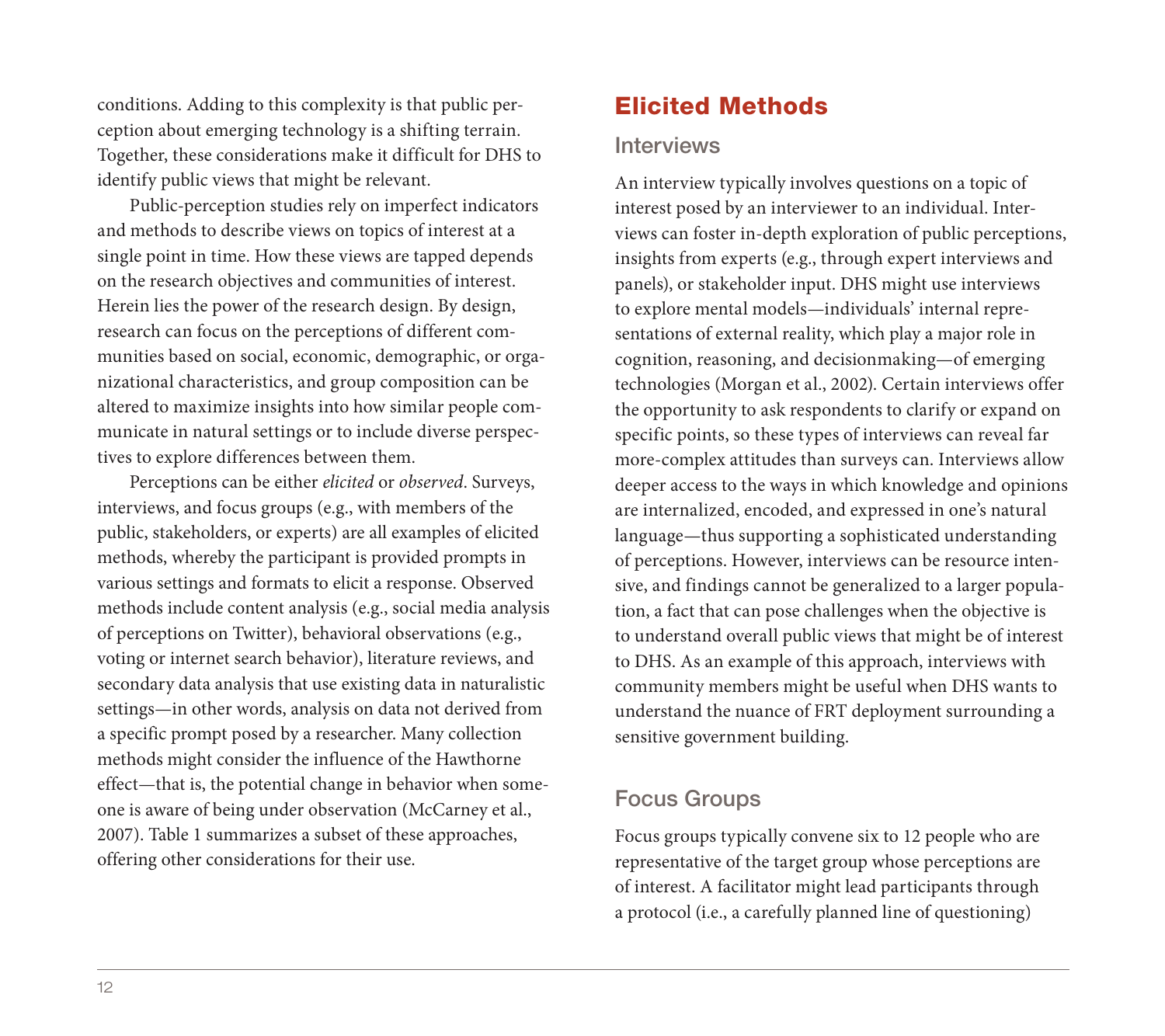## TABLE 1 Select Methods for Assessing Public Perceptions

| Method                 | Description                                                                                                            | <b>Benefit</b>                                                                                                                                                                  | <b>Drawback</b>                                                                                                                                                                 |
|------------------------|------------------------------------------------------------------------------------------------------------------------|---------------------------------------------------------------------------------------------------------------------------------------------------------------------------------|---------------------------------------------------------------------------------------------------------------------------------------------------------------------------------|
| Elicited <sup>a</sup>  |                                                                                                                        |                                                                                                                                                                                 |                                                                                                                                                                                 |
| Interview              | Questions posed to an individual                                                                                       | In-depth exploration of individual<br>perceptions                                                                                                                               | • Can be resource intensive<br>Depending on design, can be<br>difficult to generalize                                                                                           |
| Focus group            | Questions posed to a small group<br>(around 6-12 people)                                                               | Balances depth and breadth of<br>٠<br>perceptions in a social, interactive<br>setting                                                                                           | • Answers capable of being<br>influenced by other group members<br>• Difficult to communicate or<br>implement findings                                                          |
| Survey                 | Series of questions on topics of interest<br>distributed to a sample of people                                         | Efficient<br>• Structured, replicable,<br>generalizable (with appropriate<br>sampling)<br>Easier to communicate or<br>$\bullet$<br>implement findings than with focus<br>groups | • Difficult to get sufficient response<br>rate<br>• Can be hard to capture nuanced<br>dimensions of perceptions in depth<br>• Not necessarily reliable predictor of<br>behavior |
| Observed               |                                                                                                                        |                                                                                                                                                                                 |                                                                                                                                                                                 |
| Content analysis       | Process of identifying certain words,<br>concepts, or themes present in some<br>form of text data (e.g., a transcript) | • Systematic<br>• Low unit costs                                                                                                                                                | • Potentially high up-front costs                                                                                                                                               |
| Behavioral observation | Data collection on behavior in a natural<br>environment (e.g., search history or<br>market analysis)                   | • Can help support external validity<br>of research<br>• Can provide valid and reliable<br>measures that do not rely on<br>self-reported data                                   | Difficult to control outside variables<br>Behaviors possibly influenced by<br>others in the social setting                                                                      |

a Elicited methods might be subject to the requirements of the Paperwork Reduction Act (Pub. L. 104-13, 1995), a federal law mandating certain authorizations from the Office of Management and Budget in order for a federal agency to collect information on members of the public for certain applications. These methods will also be subject to human-subject protection requirements.

and can observe how perceptions are communicated, exchanged, reinforced, and dispelled in a social, interactive setting. One example of how focus groups might be used is to understand a specific marginalized group's views on risk-assessment systems that might have a disparate impact or error rate on them.

Research that uses focus groups can strike a good balance between depth and breadth. However, focus groups are also subject to conforming concerns (i.e., biasing toward group consensus). Although administering a focus group is generally inexpensive, focus group findings have little basis for empirical generalization. Conversely, focus groups can offer conceptual or theoretical generalization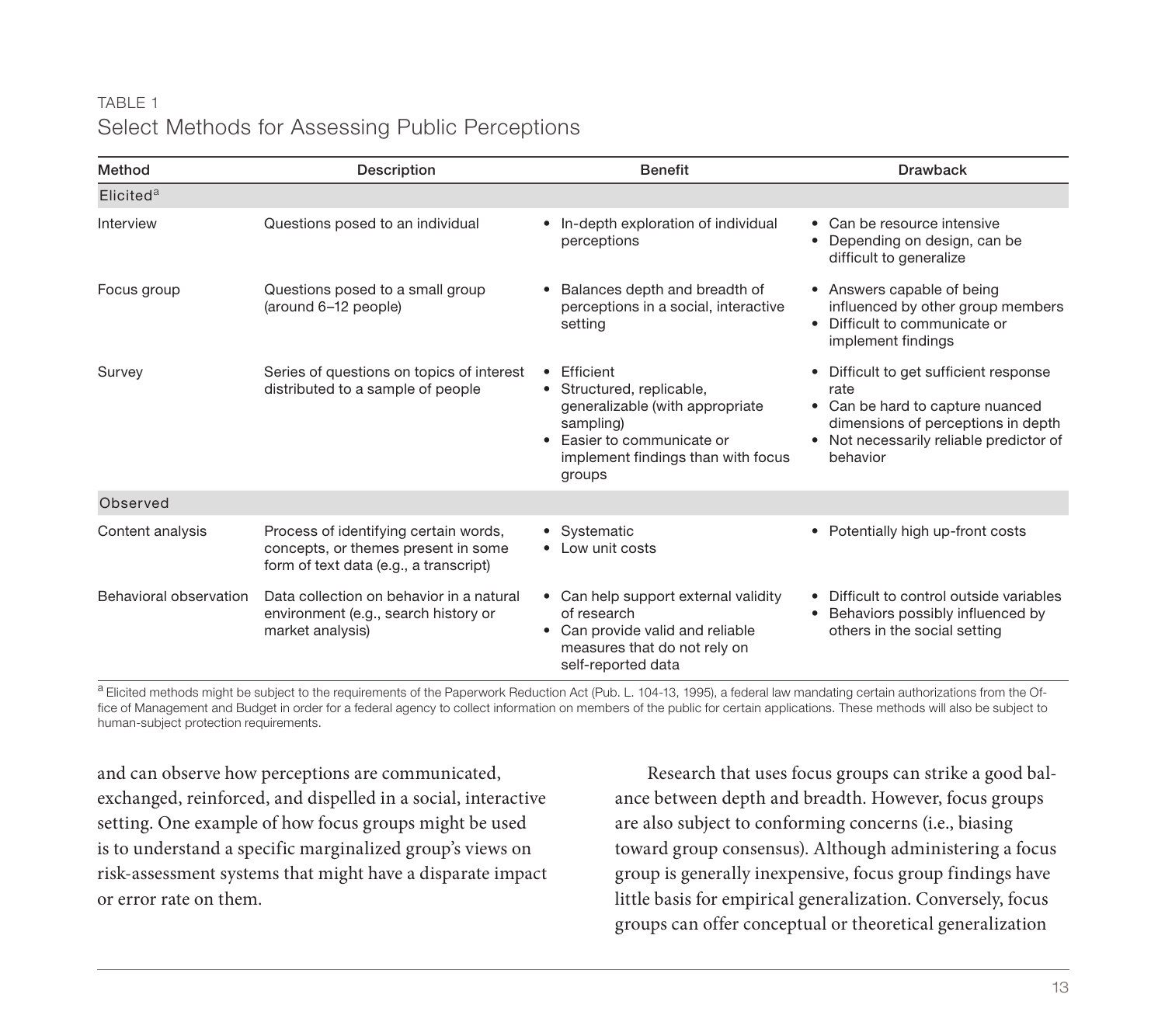to inform subsequent, confirmatory surveys. Like with individual interviews, research using focus groups should include tested protocols, facilitator training, and qualification of reported results. Protocols should include probes that specifically mitigate conforming concerns (e.g., "Does anyone have a different perspective on this issue?" or "Have we missed anything important in this discussion?").

#### Surveys

Surveys are a means of gauging public attitudes on a particular topic, such as people's perceptions of emerging technologies or environmental risks. Conducting surveys allows researchers to elicit subjective opinions from a sample of interest and to perform analyses to describe patterns or infer something about the study population that the sample represents. For example, a large nationwide survey could help compare public views on license plate readers that rely on vehicle databases that vary across states.

Methods for survey studies depend on their intended purpose and involve different types, designs, questions, and response options. Sampling approaches, sources of bias, adherence to reporting standards, and the survey instrument itself are all important in ensuring study quality. Within a given type of survey design, different options include the time period, respondent group, variable choice, data collection method, and analytical approach. This discussion is bounded to two survey options: closed form and signal-detection design.

The closed-form survey employs the most-common response scales (e.g., multiple choice, dichotomous, rating, Likert). Because surveys are such a common part of

everyday life, the closed-form approach offers a familiar format—and perhaps a degree of comfort—to respondents. The question format provides relatively clear expectations and less variance than other types of surveys do. However, this can also be a disadvantage. If the research objective is to capture the full range of beliefs or attitudes about a topic, the closed-form option might dilute certain perspectives that would be important for measuring public perceptions.

A signal-detection design is based on signal-detection theory (Macmillan and Creelman, 2004) and can be employed to determine the degree to which diverse publics accept various emerging technologies to identify people's decision thresholds and turning points. This option requires careful consideration of public participants, as well as thorough pretesting and logical design in congruence with signal-detection theory. Although inherently more complex than closed-form survey methods, this option provides quantitative data for each respondent, which is more robust for certain statistical tests. The approach offers unique insight into the direct response biases in respondents' acceptance of certain scenarios, decision thresholds, and turning points. These metrics are calculated consistently across participants to allow direct and between-group comparisons (e.g., if researchers are interested in the predictive power of certain characteristics for a group's risk acceptance for various technologies).

# Some Considerations for Eliciting Public **Perceptions**

Perceptions are influenced by cognitive and affective biases (Kahneman and Frederick, 2002, p. 81; Haselton, Nettle,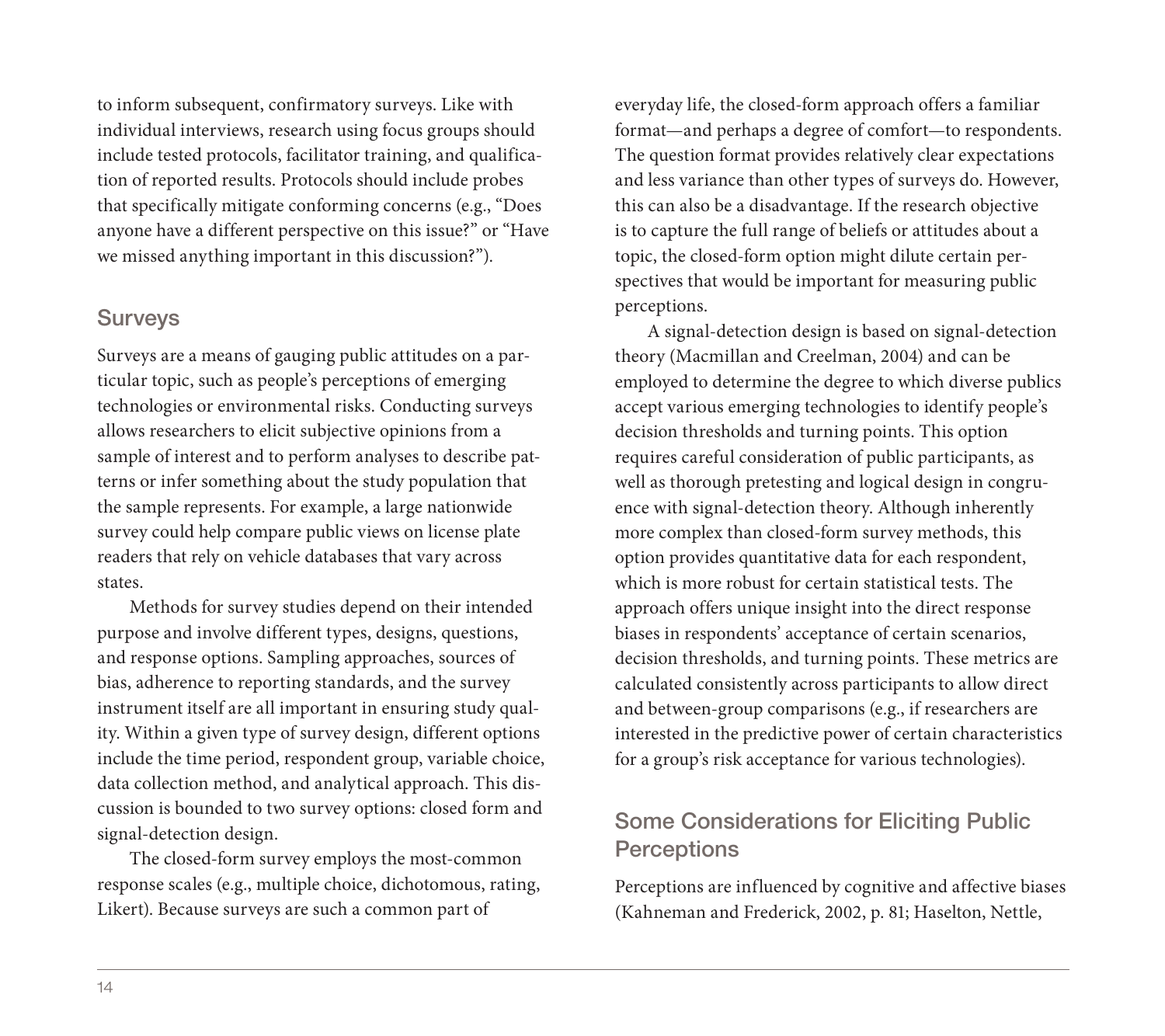and Andrews, 2015; Johnson and Fowler, 2011).8 *Cognitive bias* refers to a distortion in human cognition compared to some aspect of objective reality (Haselton, Nettle, and Andrews, 2015), while affective biases are emotion based. An example of a much larger set of cognitive biases is *availability* (Tversky and Kahneman, 1974), or the tendency to overestimate the probability of events that are similar to easy-to-recall events. For instance, future emerging technologies might be viewed as more likely to be discriminatory because of recent experiences of racial bias in the use of FRT. The *affect* heuristic is an example of an emotional shortcut used to make decisions (Slovic et al., 2007). For all collection methods, both cognitive and affective biases require careful attention, as well as trained interviewers or facilitators (for focus groups) to proactively mitigate these biases. An example is to use a funnel design, which is a best practice to mitigate priming effects, by posing broad questions of interest first, followed by more-specific probes. Priming effects can occur when exposure to initial questions could subconsciously influence responses to later questions. In addition, questions should undergo extensive pilot testing for comprehension (i.e., questions are not only understood but also interpreted the way they were intended to be). Protocol designs that build in pretests and mitigations against biases help ensure the integrity of the research method, improving the validity and trustworthiness of the findings. Researchers must also provide guidance about how to interpret or qualify the results, considering the elicitation method used.

# Observed Methods

## Content Analysis

Content analysis is a dual qualitative and quantitative approach. Text data are classified or "tagged" qualitatively based on the presence or absence of a particular word, concept, or theme. The objective is to formulate text (e.g., documents, media, transcripts) into "data" for structured, quantitative analysis. Potential themes are identified, categorized, and organized based on a set of rules or criteria. Safety, privacy, and consent are potential themes related to emerging technologies. Safety subthemes, for instance, could include the probability of harm and the severity of a potential consequence.

Content analysis can be performed manually by trained coders, semiautomatically, or automatically using coding or data-processing software. RAND-Lex—a suite of natural-language processing tools capable of scanning millions of lines of text to identify what people are talking about, how they fit into communities, and how they see the world—is one such example. Another example is the Linguistic Inquiry and Word Count text analysis tool, which sorts words into predefined psychological categories, such as emotion (Pennebaker, Booth, and Francis, undated). Emotions and attitudes that are expressed can then be linked to topics of discussion or real-world events to suggest attitudes about those topics and events. This tool can be used for content analysis of public attitudes expressed in online media (Yeung, Elson, et al., 2012). Linguistic Inquiry and Word Count has recently been used to analyze the mental states of mass shooters (Hammarlund et al., 2020, p. 225) and perceptions of risk during the COVID-19 pandemic (Dyer and Kolic, 2020).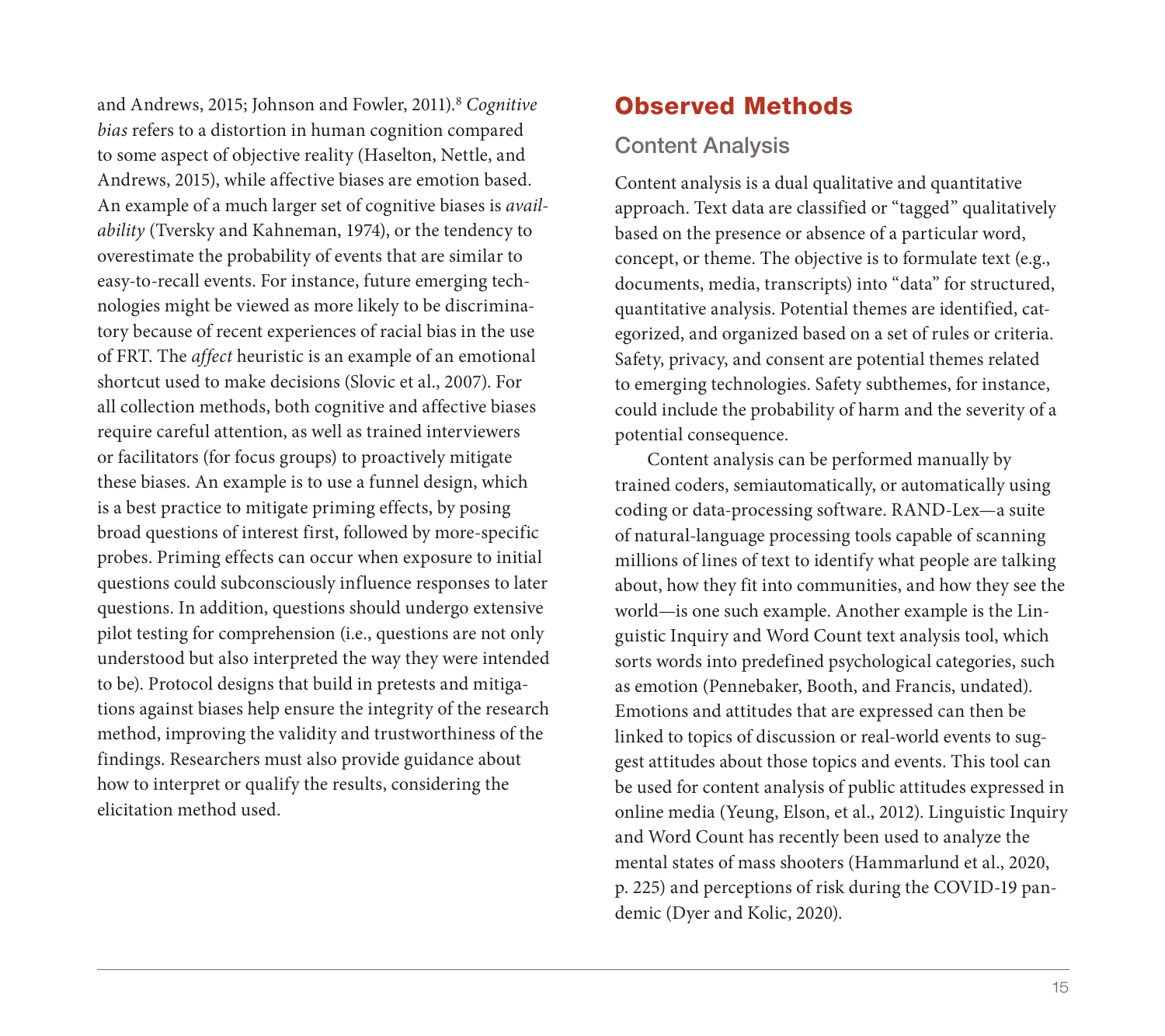#### Behavioral Observations

Behavioral observations can help researchers understand public perceptions based on how people act in either natural or controlled settings. Certain behavioral observation methods might be particularly useful for DHS to consider. Web searches provide one such opportunity to observe people's interest in a topic through their actions online. Because people directly search for information, web searches do not contain the same biases that might exist on social media, where people might choose to present themselves in particular ways. Web search data can be aggregated to explore interest in specific topics, such as face recognition or other emerging technologies, over time or in specific regions. This allows comparison between groups or examination of how events can influence trends in searches. Another specific benefit of web searches is that they can reveal sensitive concerns that might be difficult to elicit. For example, during the Great Recession, some searches, such as "my dad hit me," seemed to increase in areas where child services had been cut (Stephens-Davidowitz, 2013). As an example of web search analysis, DHS might analyze web searches to understand shifts in extremist viewpoints and whether they are linked to interest in violent action, or it might use search data to monitor population needs in case of disaster.

Another potentially useful approach is multidimensional scaling, which is a way to spatially represent nonmetric data, such as ranked preferences for different emerging technologies, with a small number of parameters (Baird and Noma, 1978, pp. 177–205). Multidimensional scaling can be approached as an analysis tool or as a psychological model; these methods can be used to observe dimensions on which people sort technologies. For example, dimen-

sions might include efficiency, fairness, and familiarity with a technology. The advantage of this method is that the dimensions emerge from the sorting behavior and do not require respondents to generate verbal descriptions of dimensions of which they might not be aware. DHS might leverage multidimensional scaling to evaluate how these dimensions respectively influence someone's comfort level in, say, the use of license plate–reader technology. Interpretation of dimensions should be handled with care, understanding that the meaning might not uncover any useful, underlying structure. In addition, any process to reduce the number of data parameters or dimensions is accompanied by a loss of information.

Other behavioral observation methods could also prove useful, such as analyses of voting behaviors or market research to gather consumer preferences. DHS's acquisition process already accommodates market research for vendor selection (DHS, 2009), which could be expanded to explicitly consider public perceptions. As a model, DHS could look to how the U.S. Department of Defense's Joint Advertising, Market Research and Studies (JAMRS) conducts market research "to explore the perceptions, beliefs, and attitudes of American youth as they relate to joining the Military" (JAMRS, undated). For instance, JAMRS regularly surveys and reports on significant influences (e.g., friends who served in the military) on youth attitudes and what might increase positive perceptions about the military.

#### Combining Methods

Note that these methods need not be used independently. The power of these methods is strengthened when they are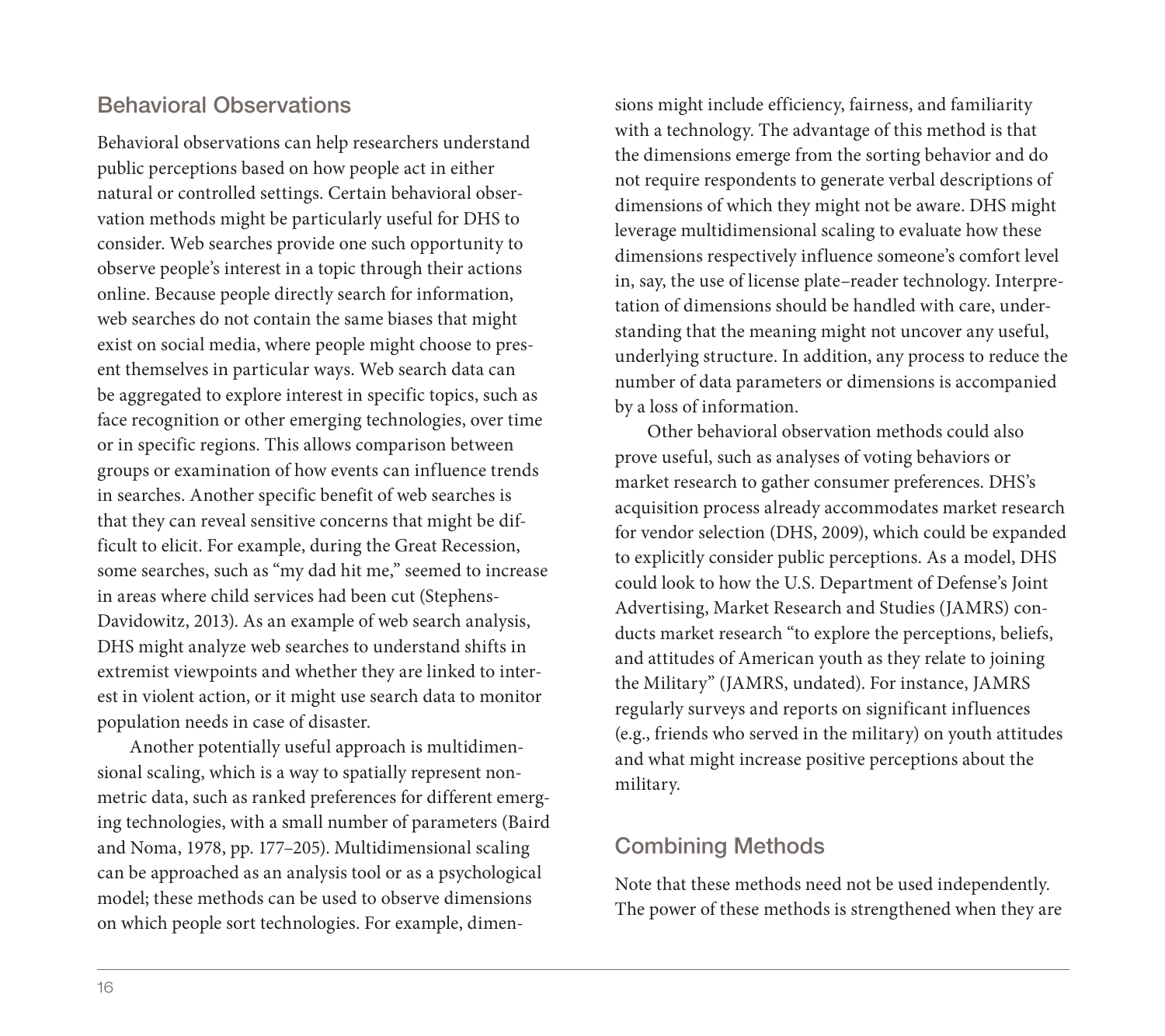used in concert. One example of a hybrid approach is the mental-model approach (MMA), which aims to close critical gaps between the knowledge that people need in order to make and implement sound decisions and the knowledge they already have (Morgan et al., 2002). The MMA is designed to elicit people's perspectives on topics in their natural formulation through an initial set of interviews followed by a larger confirmatory survey, providing a more robust picture of public perceptions than any one method alone (Bruine de Bruin and Bostrom, 2013). The MMA can reveal common misconceptions and knowledge gaps to target in official DHS messages and communications. Structured, defensible methods, such as the MMA, help build trust not only in the message itself but also in DHS.

# Opportunities for DHS to Understand and Integrate Public Perception in Technology Acquisition and Deployment

There could be significant benefits from integrating advanced technology for DHS missions, but these benefits might not be realized if the public is not sufficiently supportive. TSA's experience with body scanners illustrates the importance of anticipating and planning for the public's response to technology deployments. As this Perspective has noted, the public consists of a variety of distinct groups, and different demographic and other factors might correlate with different attitudes across these groups. These public attitudes will have an influence on the stakeholders that play different yet crucial roles in enabling DHS use of technology, such as stakeholders that provide technical

tools or act as operational partners. Public concerns might also lead these actors to restrict, prohibit, or otherwise challenge DHS's use of technology by developing regulations, restricting funding, or declining partnerships. DHS could consider pursuing several opportunities to understand and integrate public perception in technology acquisition and development.

**First, DHS could use public-perception methods to better understand specific communities' views and potential behavioral and emotional reactions to technology use cases.** These methods would help to identify the attitudes held by different demographic groups and to understand some of the key associated factors, including age, gender, race, income, education, media consumption, political ideology, and use of technology. Questions that might be explored in public-perception studies include how different types of information sources (such as social media and traditional media sources) condition public attitudes in different communities. This approach could also help DHS better understand when a certain perspective is based on misinformation or is tied to a conspiracy theory (such as appears to be the case for 5G technology) so that DHS can more effectively engage and present accurate information.

**Second, DHS could use public-perception methods to disaggregate attitudes about different elements of technology use cases.** As noted above, a DHS use case of technology includes a DHS component (e.g., CBP), a specific technology (e.g., face recognition), and a specific purpose and context (e.g., border security at land crossings). The methods described in this Perspective could help to control for and distinguish these different elements to better understand where concerns are centered (e.g., on the technology or on the purpose and context) and where informa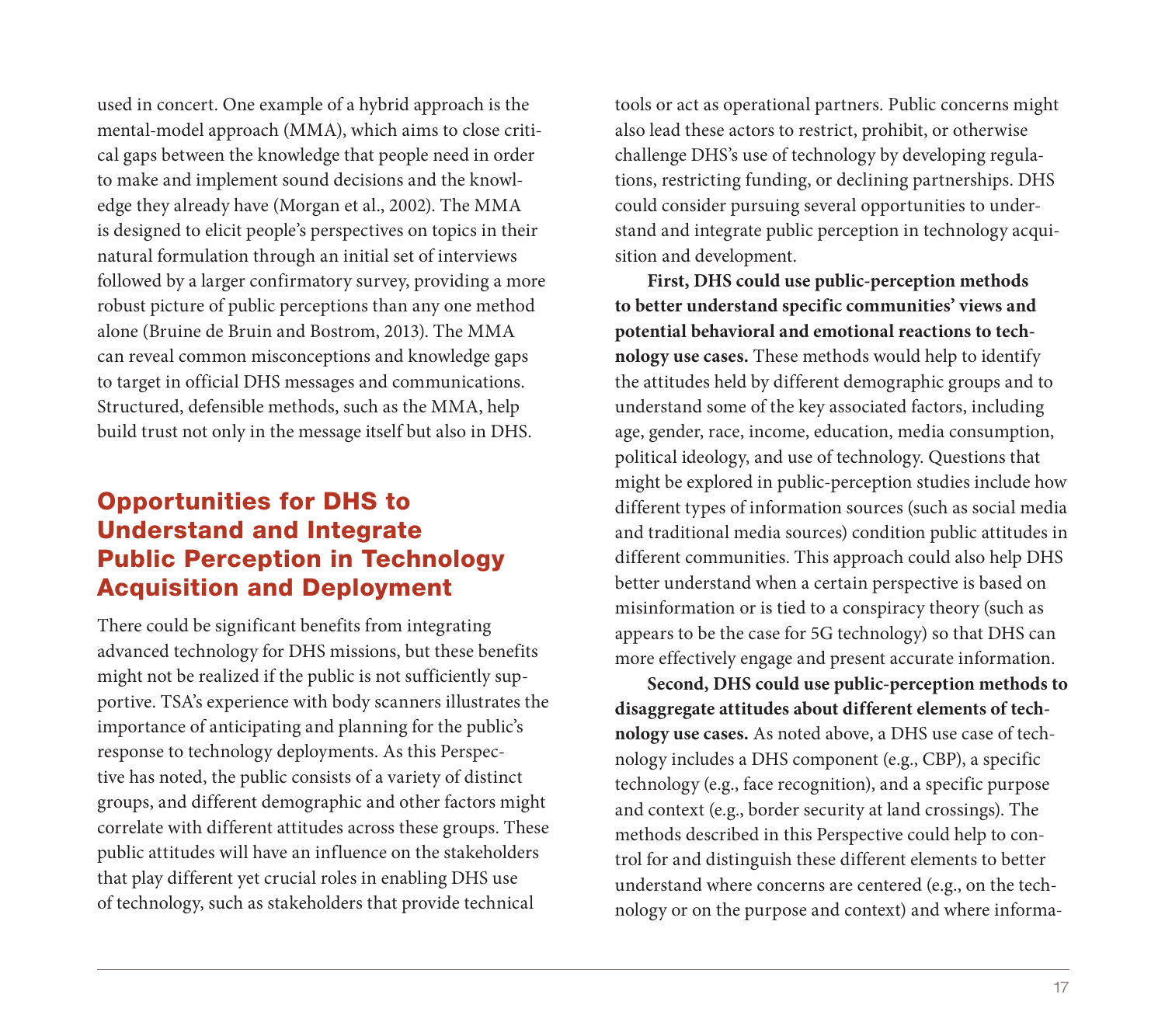tion might be lacking. These individual elements can also be further broken down: Even for a given technology, there might be some practices that are more controversial—for instance, using social media photos in face-recognition databases. And perception techniques would also enable DHS to distinguish different kinds of purposes or contexts in which the technologies will be used. This disaggregated detail would help DHS understand the landscape of its use of technology that will help inform risk mitigations and messaging.

**Third, DHS could use public perception to inform preventive steps to address important concerns.** This would involve using the information gathered about public perception to integrate pre- and postdeployment best practices into DHS use cases to build or maintain trust and support. In certain extreme circumstances, this might mean not using certain technologies or using them only with very clear restrictions or oversight mechanisms. More generally, it would provide a set of considerations that DHS could regularly integrate into cost–benefit analysis as it decides whether and how to deploy the technology.

**Fourth, DHS could use public-perception information to better explain in its strategic communications how it is using technology to further its safeguarding mission.** As noted above, this might include tailoring key strategic communications to different communities about the purposes of the use case (including the key benefits), correcting misunderstandings (including those fueled by misinformation and disinformation campaigns), and explaining the types of mitigations that address concerns. Specific messaging would also help with responses to Congress, privacy and civil liberties advocates, and operational partners. This is an opportunity for DHS to be publicly

engaged and transparent in ways that could increase legitimacy and build public trust.

# Operationalizing Public Perception in Technology Acquisition and Deployment

To make these observations more actionable and integrative, we have categorized them according to a notional technology acquisition and deployment framework that spans the technology's life cycle. The Perspective borrows the technology acquisition framework from RAND work on mitigating bias in law enforcement use of AI and ML systems (Yeung, Khan, et al., 2021). Just as harmful bias might enter into DHS use cases at different steps in the acquisition process, so can other issues that might be of concern to the public. In Table 2, we have indicated select ways to integrate public perception at these different stages.

For DHS to carry out its mission, the department will likely need to both field emerging technologies and effectively engage the public. The details of these activities will depend on the specific technology use cases. But across all cases of emerging-technology deployment, DHS will need to continue to effectively identify, evaluate, and engage with public perception in order to use emerging technologies effectively.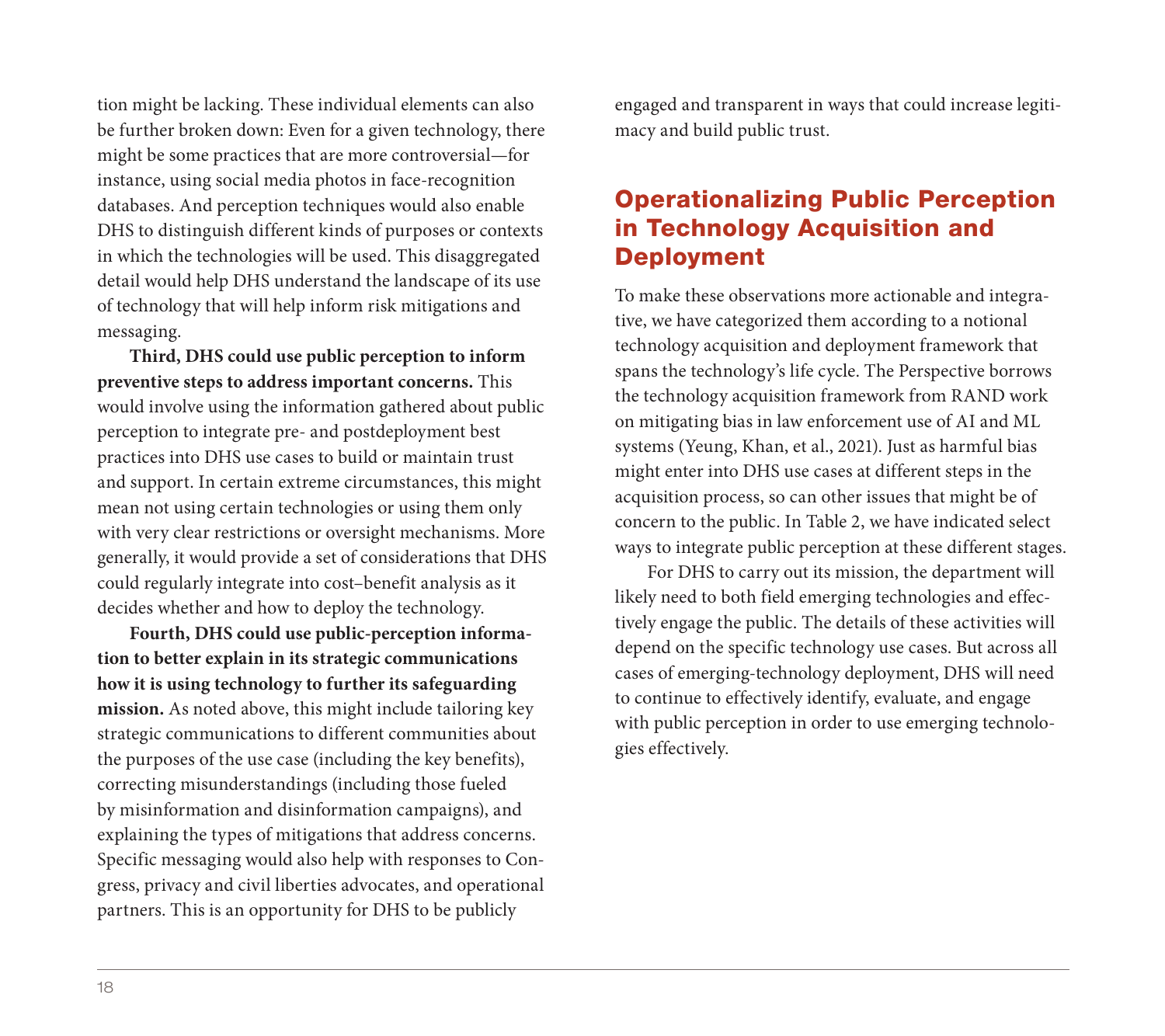#### TABLE 2 Select Ways to Integrate Public Perception into a Notional Technology Acquisition and Deployment Framework

| <b>Element of Technology</b><br><b>Acquisition and Deployment</b> | Select Ways to Integrate Public Perception, Using Multiple Techniques                                                                                                                                                                                                                                                                                                                                                                                                                                                                                          |  |
|-------------------------------------------------------------------|----------------------------------------------------------------------------------------------------------------------------------------------------------------------------------------------------------------------------------------------------------------------------------------------------------------------------------------------------------------------------------------------------------------------------------------------------------------------------------------------------------------------------------------------------------------|--|
| Acquisition planning                                              | • Identify the public's views about benefits and concerns about the proposed technologies in non-DHS use cases.<br>Explore the public's views about the specific DHS purpose for which the technology is proposed.<br>$\bullet$<br>• To understand their concerns, engage members of communities likely to be most affected by the technology use<br>case.<br>Use public-perception information as a key consideration within cost-benefit analysis associated with<br>٠<br>technology planning.                                                               |  |
| Solicitation and selection                                        | • Explore the public's views about specific technology companies' data privacy and other practices (e.g., scraping<br>online social media photos).<br>• Identify views expressed by key technology developers about government use of the technology (e.g., Microsoft<br>and Amazon as developers of FRT used by governments).<br>• Use public-perception information as a key consideration within technology solicitation processes to tailor<br>solicitations and develop solicitation criteria that best align with public attitudes and address concerns. |  |
| Development                                                       | • Consider the public's views on the technical limitations associated with the technology.<br>Consider operational partners' views about technology development approaches and standards.<br>٠<br>Use public-perception information as a key consideration to build relevant policy, procedural, and technical<br>٠<br>criteria into the development process.                                                                                                                                                                                                  |  |
| Delivery                                                          | Develop strategic communications that leverage risk-communication best practices.<br>$\bullet$<br>Tailor messages to different communities to correct misinformation and to assuage concerns.<br>٠<br>Consider the views of DHS end users and ensure that users understand and support the use of the technology.<br>٠                                                                                                                                                                                                                                         |  |
| Deployment and maintenance                                        | Deploy technology in ways consistent with information about public perception (e.g., location, proper purpose,<br>$\bullet$<br>allowing people to opt out).<br>• Consult regularly with the communities affected by the technology.<br>Continue to refine and deliver strategic communications.<br>٠<br>• Consider potential effects on any agency that deploys the technology (e.g., workforce morale, integration into<br>existing processes).                                                                                                               |  |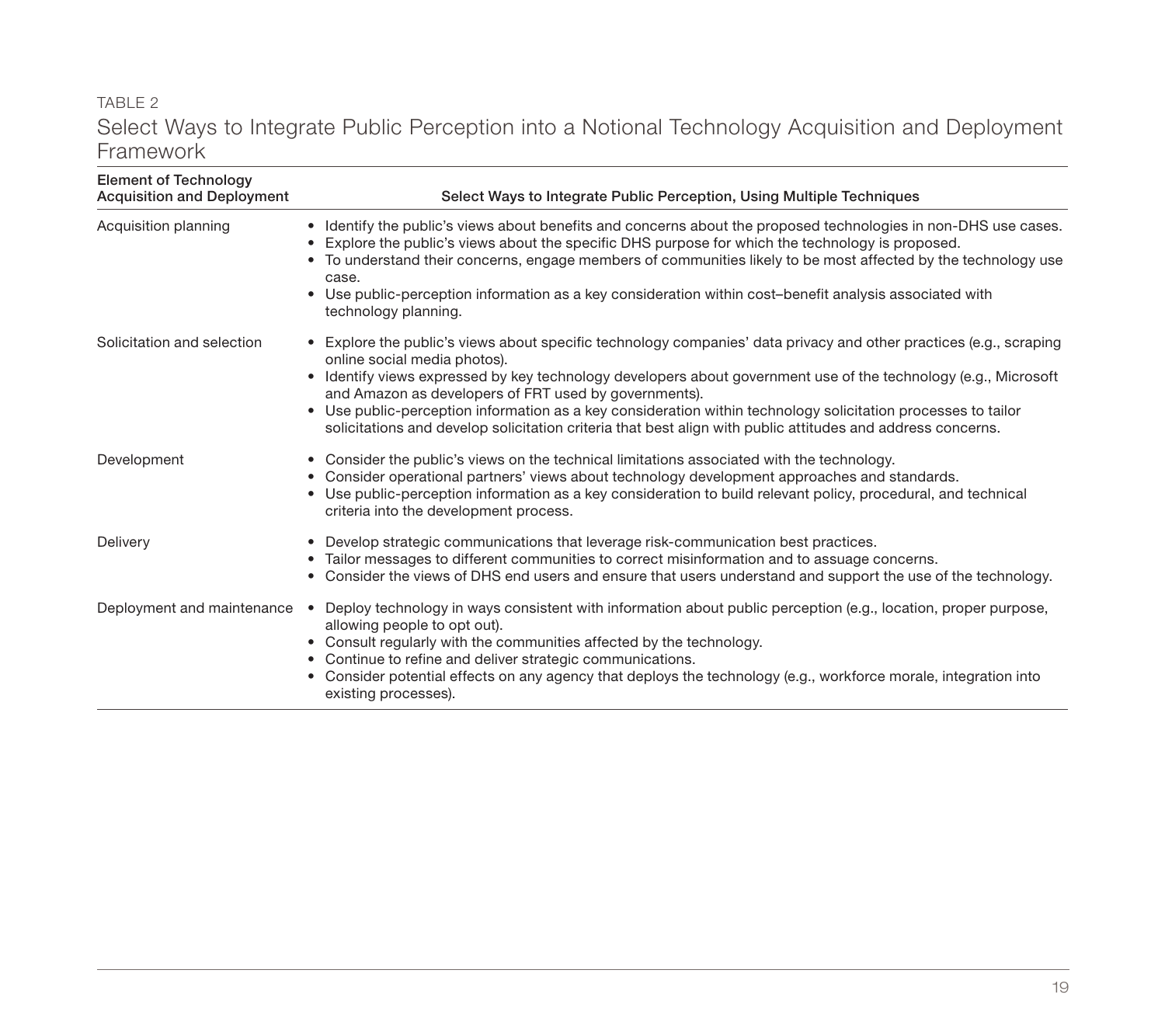# **Notes**

<sup>1</sup> We thank our RAND Corporation colleague Keller Scholl for pointing out this important element. For the classic analytical approach to how public perceptions of risk are attenuated and amplified by cultural and institutional dynamics (such as the role of media), see Kasperson et al., 1988.

2 For one example, see the debates about the Correctional Offender Management Profiling for Alternative Sanctions (COMPAS) recidivism risk algorithm discussed in Osoba, Boudreaux, et al., 2019.

3 For instance, bills proposed in 2020 alone include the George Floyd Justice in Policing Act of 2020 (U.S. House of Representatives, 2020), the Facial Recognition and Biometric Technology Moratorium Act of 2020 (U.S. Senate, 2020b), and the Ethical Use of Facial Recognition Act (U.S. Senate, 2020a). The Facial Recognition and Biometric Technology Moratorium Act, for example, would prohibit federal use of face recognition and other biometric technologies and the use of federal funds for biometric surveillance (U.S. Senate, 2020b).

4 State and local governments have regulated government use of certain technologies, including face recognition (e.g., California; Illinois; Somerville, Massachusetts). There are currently bans on

official use of FRT in Boston; San Francisco; Oakland, California; Berkeley; Portland, Oregon; and Somerville, Massachusetts. Portland has also limited private business use, with an exception for the airport. In addition, several states (e.g., Illinois, California) have privacy laws that apply to biometric data. In total, more than a dozen cities or states have banned or restricted face recognition. See Harwell, 2021.

5 In other cases, some technology companies have preferred to develop single sets of tools that comply with the most-restrictive applicable laws. Under this approach, a company would, for instance, apply more-restrictive privacy rules from one state, such as California, to other states rather than proceed under a checkerboard approach in which the company would have to design different tools to comply with the rules of different legal jurisdictions. For instance, see Brill, 2019.

6 For instance, the National Institute of Standards and Technology plays a key role in testing face-recognition systems. See National Institute of Standards and Technology, 2020.

7 See experts quoted in Gold, 2021.

8 Hundreds of cognitive and affective biases exist. For further discussion, see Västfjäll and Slovic, 2013.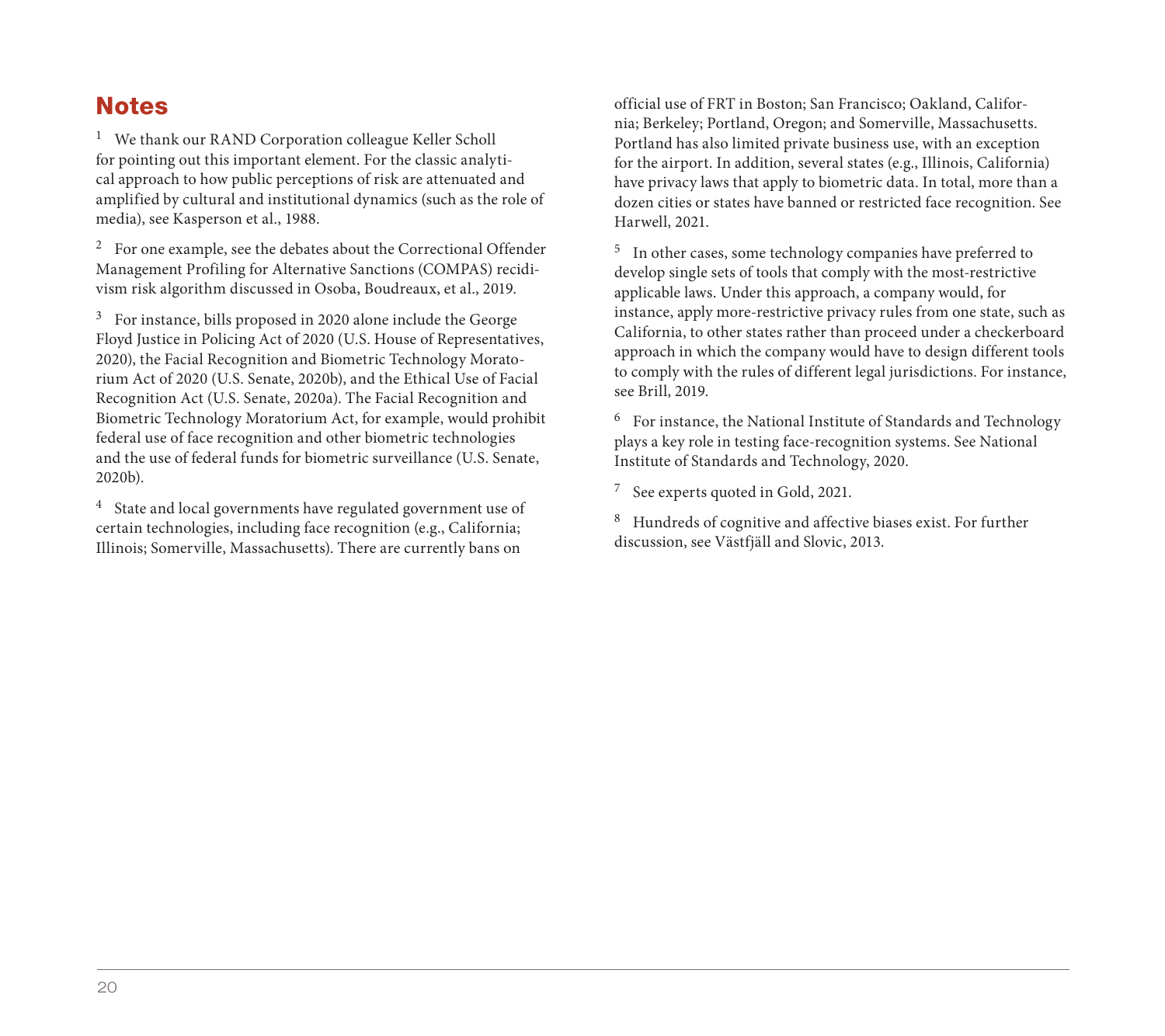# [References](https://www.aclu.org/letter-nationwide-coalition-amazon-ceo-jeff-bezos-regarding-rekognition)

ACLU—*See* American Civil Liberties Union.

Ahlers, Mike M., "TSA Removes Body Scanners Criticized as Too Revealing," CNN, May 30, 2013. As of April 28, 2021: [https://www.cnn.com/2013/05/29/travel/tsa-backscatter](https://www.aclu.org/letter/coalition-letter-calling-federal-moratorium-face-recognition)

Amazon, "We Are Implementing a One-Year Moratorium on Police Use of Rekognition," news release, June 10, 2020. As of June 19, 2021:

https://www.aboutamazon.com/news/policy-news-views/ we-are-implementing-a-one-year-moratorium-on-police-use -of-rekognition

American Civil Liberties Union, "Letter from Nationwide Coalition to Amazon CEO Jeff Bezos Regarding Rekognition," June 18, 2018. As of June 19, 2021:

[https://www.aclu.org/letter-nationwide-coalition-amazon](https://www.pewresearch.org/internet/2019/11/15/americans-and-privacy-concerned-confused-and-feeling-lack-of-control-over-their-personal-information/) -ceo-jeff-bezos-regarding-rekognition

———, "Coalition Letter Calling for a Federal Moratorium on Face Recognition," letter to the chair and the ranking member of the U.S. House of Representatives Committee on Oversight and Reform, June 3, 2019. As of June 19, 2021: https://www.aclu.org/letter/

coalition-letter-calling-federal-moratorium-face-recognition

Andrews, Travis M., "Why Dangerous Conspiracy Theories About the Virus Spread So Fast—and How They Can Be Stopped," *Washington Post*, May 1, 2020.

Auxier, Brooke, Lee Rainie, Monica Anderson, Andrew Perrin, Madhu Kumar, and Erica Turner, "Americans and Privacy: Concerned, Confused and Feeling Lack of Control over Their Personal Information," Washington, D.C.: Pew Research Center, November 15, 2019. As of April 28, 2021: https://www.pewresearch.org/internet/2019/11/15/ americans-and-privacy-concerned-confused-and-feeling -lack-of-control-over-their-personal-information/

[Baird, John C., and Elliot Jason Noma,](https://www.scientificamerican.com/article/demystifying-the-black-box-that-is-ai/) *Fundamentals of Scaling and Psychophysics*, New York: Wiley, 1978.

Berger, Jonah, and Katherine L. Milkman, "What Makes Online Content Go Viral?" *Journal of Marketing Research*, [Vol. 49, No. 2, April 2012.](https://blogs.microsoft.com/on-the-issues/2019/11/11/microsoft-california-privacy-rights/)

Biden, Joseph R., "Executive Order on Advancing Racial Equity and Support for Underserved Communities Through the Federal Government," Washington, D.C.: White House, Executive Order 13985, January 20, 2021. As of May 13, 2021: https://www.whitehouse.gov/briefing-room/ presidential-actions/2021/01/20/executive-order-advancing -racial-equity-and-support-for-underserved-communities -through-the-federal-government/

Bleicher, Ariel, "Demystifying the Black Box That Is AI," *Scientific American*[, August 9, 2017. As of May 26, 2021](http://proceedings.mlr.press/v81/buolamwini18a.html): https://www.scientificamerican.com/article/ demystifying-the-black-box-that-is-ai/

Brill, Julie, "Microsoft Will Honor California's New Privacy Rights Throughout the United States," blog post, *Microsoft on the Issues*, November 11, 2019. As of June 19, 2021: https://blogs.microsoft.com/on-the-issues/2019/11/11/ microsoft-california-privacy-rights/

Bruine de Bruin, Wändi, and Ann Bostrom, "Assessing What to Address in Science Communication," *Proceedings of the National Academy of Sciences of the United States of America*, Vol. 110, Supp. 3, August 20, 2013, pp. 14062–14068.

Buolamwini, Joy, and Timnit Gebru, "Gender Shades: Intersectional Accuracy Disparities in Commercial Gender Classification," *Proceedings of Machine Learning Research: Conference on Fairness, Accountability and Transparency*, Vol. 81, 2018, pp. 77–91. As of June 19, 2021: http://proceedings.mlr.press/v81/buolamwini18a.html

CBP—*See* U.S. Customs and Border Protection.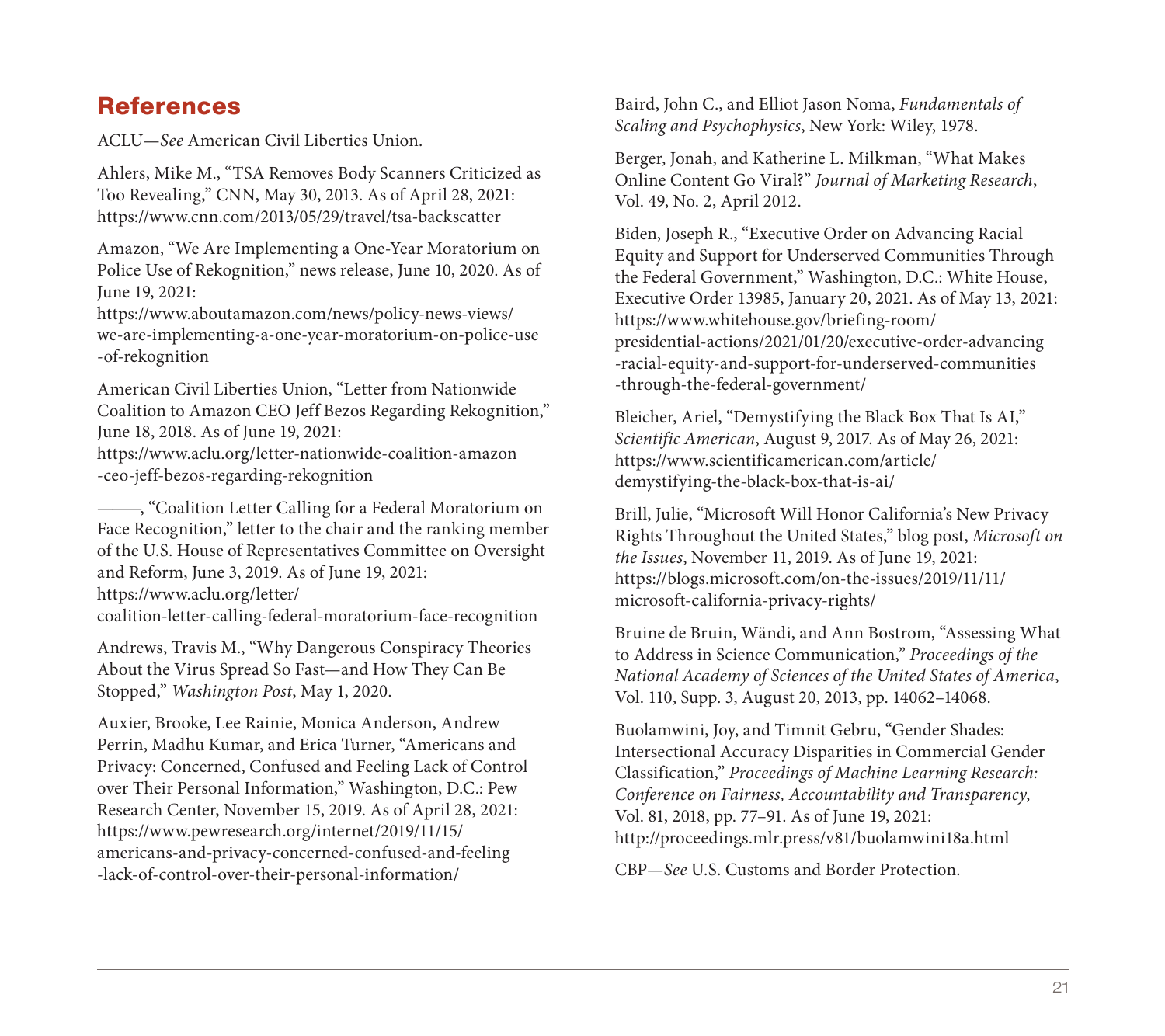Committee on Oversight and Reform, U.S. House of [Representatives, "Facial Recognition Technology \(Part 1\)](https://appliednetsci.springeropen.com/articles/10.1007/s41109-020-00334-7): Its Impact on Our Civil Rights and Liberties," hearing, Washington, D.C., May 22, 2019. As of May 17, 2021: https://oversight.house.gov/legislation/hearings/ [facial-recognition-technology-part-1-its-impact-on-our](https://www.edelman.com/trust/2021-trust-barometer)-civil -rights-and

Dave, Paresh, "Google Faces Employee Petition to End Tech Sales to Police," Reuters, June 22, 2020. As of June 19, 2021: [https://www.reuters.com/article/us-minneapolis-protest](https://epic.org/privacy/litigation/apa/tsa/bodyscanner/)s -google/google-faces-employee-petition-to-end-tech-sales-to -police-idUSKBN23T3B3

DHS—*See* U.S. Department of Homeland Security.

Dyer, Joel, and Blas Kolic, "Public Risk Perception and [Emotion on Twitter During the Covid-19 Pandemic,"](https://digital-strategy.ec.europa.eu/en/library/proposal-regulation-european-approach-artificial-intelligence) *Applied Network Science*, Vol. 5, No. 1, 2020, art. 99. As of June 19, 2021:

https://appliednetsci.springeropen.com/articles/10.1007/ s41109-020-00334-7

Edelman, *Edelman Trust Barometer 2021*, ca. 2021. As of May 17, 2021:

https://www.edelman.com/trust/2021-trust-barometer

Electronic Privacy Information Center, "EPIC v. DHS (Suspension of Body Scanner Program)," undated. As of April 28, 2021:

https://epic.org/privacy/litigation/apa/tsa/bodyscanner/

European Commission, "Proposal for a Regulation of the European Parliament Laying Down Harmonised Rules on Artificial Intelligence," COM/2021/206 final, June 10, 2021. As of June 21, 2021:

https://digital-strategy.ec.europa.eu/en/library/ proposal-regulation-european-approach-artificial-intelligence [Funk, Cary, "Key Findings About Americans' Confidence](https://www.axios.com/regulate-ai-artificial-intelligence-9afe3bd9-65c1-434a-a9de-59019ff8fd9b.html)  in Science and Their Views on Scientists' Role in Society," Washington, D.C.: Pew Research Center, February 12, 2020. As of April 28, 2021:

https://www.pewresearch.org/fact-tank/2020/02/12/ key-findings-about-americans-confidence-in-science-and -their-views-on-scientists-role-in-society/

Funk, Cary, and Brian Kennedy, "Public Confidence in Scientists Has Remained Stable for Decades," Washington, [D.C.: Pew Research Center, August 27, 20](https://crsreports.congress.gov/product/details?prodcode=RS22536)20. As of April 28, 2021:

https://www.pewresearch.org/fact-tank/2020/08/27/ public-confidence-in-scientists-has-remained-stable-for -decades/

Gold, Ashley, "The Global Race to Regulate AI," *Axios*, April 22, 2021. As of May 17, 2021: https://www.axios.com/ regulate-ai-artificial-intelligence-9afe3bd9-65c1-434a-a9de -59019ff8fd9b.html

Greene, Jay, "Microsoft Won't Sell Police Its Facial-Recognition Technology, Following Similar Moves by Amazon and IBM," *Washington Post*, June 11, 2020.

Halchin, L. Elaine, *Overview of the Federal Procurement Process and Resources*, Washington, D.C.: Congressional Research Service, RS22536, updated January 12, 2021. As of June 19, 2021:

https://crsreports.congress.gov/product/ details?prodcode=RS22536

Hammarlund, Rebecca, Kathleen Crapanzano, Jessica McGovern, Thanh Le, Sen Xu, Jennifer Reinovsky, and Maloa Affuembey, "Shooter Mental Illness Status and Language Use in Online Articles About Mass Shootings," *Stigma and Health*, Vol. 5, No. 2, 2020, pp. 225–229.

Harwell, Drew, "Civil Rights Groups Ask Biden Administration to Oppose Facial Recognition," *Washington Post*, February 17, 2021.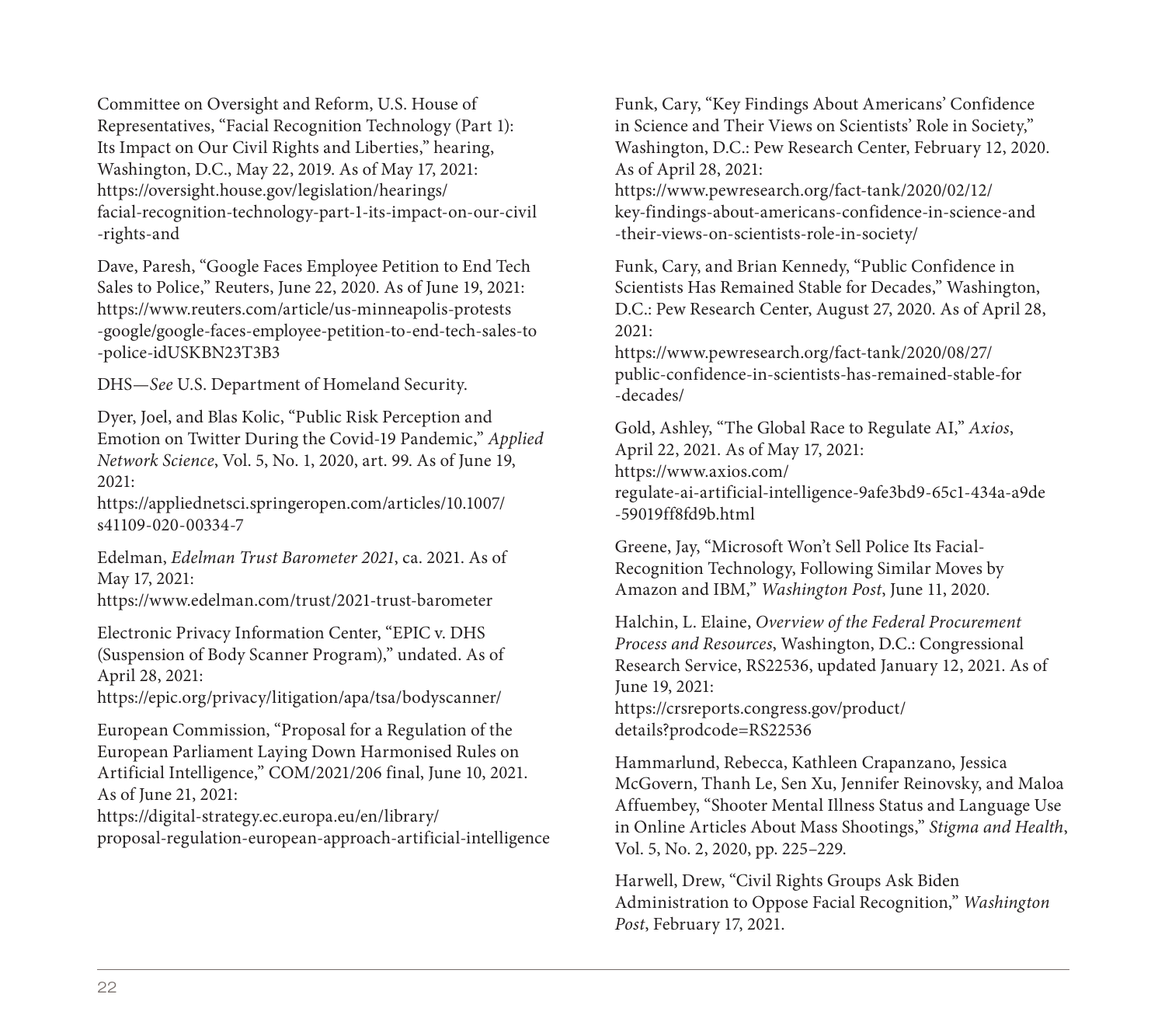Haselton, Martie G., Daniel Nettle, and Paul W. Andrews, "The Evolution of Cognitive Bias," in David M. Buss, ed., *The Handbook of Evolutionary Psychology*, Newark, N.J.: John [Wiley and Sons, 2015, pp. 724–726.](https://www.ilga.gov/legislation/ilcs/ilcs3.asp?ActID=3004&ChapterID=57)

Hill, Kashmir, "Wrongfully Accused by an Algorithm," *New York Times*, June 24, 2020, updated August 3, 2020.

———, "Clearview AI's Facial Recognition App Called Illegal in Canada," *New York Times*, February 3, 2021a.

———, "Your Face Is Not Your Own," *New York Times*, [March 18, 2021b.](https://jamrs.defense.gov/)

IBM, "IBM CEO's Letter to Congress on Racial Justice Reform," blog post, *THINKPolicy Blog*, June 8, 2020. As of June 19, 2021: [https://www.ibm.com/blogs/policy/](https://news.gallup.com/poll/352397/democratic-republican-confidence-science-diverges.aspx)  facial-recognition-sunset-racial-justice-reforms/

Illinois Compiled Statutes, Rights and Remedies; Chapter 740, Civil Liabilities; Section 14, Biometric Information Privacy Act. As of June 19, 2021: https://www.ilga.gov/legislation/ilcs/ilcs3.asp

?ActID=3004&ChapterID=57

JAMRS—*See* Joint Advertising, Market Research and Studies.

Johnson, Dominic D. P., and James H. Fowler, "The Evolution of Overconfidence," *Nature*, Vol. 477, 2011, pp. 317–320.

Joint Advertising, Market Research and Studies, homepage, undated. As of May 17, 2021: https://jamrs.defense.gov/

Jones, Jeffrey M., "Democratic, Republican Confidence in Science Diverges," Gallup, July 16, 2021. As of July 28, 2021: https://news.gallup.com/poll/352397/

democratic-republican-confidence-science-diverges.aspx

Kahneman, Daniel, and Shane Frederick, "Representativeness Revisited: Attribute Substitution in Intuitive Judgment," in [T. Gilovich, D. Griffin, and Daniel Kahneman, e](https://www.theverge.com/2020/8/14/21368930/clearview-ai-ice-contract-privacy-immigration)ds., *Heuristics and Biases: The Psychology of Intuitive Judgment*, Cambridge University Press, 2002, pp. 42–81.

Kasperson, Roger E., Ortwin Renn, Paul Slovic, Halina S. Brown, Jacque Emel, Robert Goble, Jeanne X. Kasperson, and Samuel Ratick, "The Social Amplification of Risk: A Conceptual Framework," *Risk Analysis*, Vol. 8, No. 2, June 1988, pp. 177–187.

Kavanagh, Jennifer, and Michael D. Rich, *Truth Decay: [An Initial Exploration of the Diminishing Role of F](https://bmcmedresmethodol.biomedcentral.com/articles/10.1186/1471-2288-7-30)acts and Analysis in American Public Life*, Santa Monica, Calif.: RAND Corporation, RR-2314-RC, 2018. As of June 19, 2021: https://www.rand.org/pubs/research\_reports/RR2314.html

Lyons, Kim, "ICE Just Signed a Contract with Facial Recognition Company Clearview AI," *The Verge*, August 14, 2020. As of June 19, 2021: https://www.theverge.com/2020/8/14/21368930/ clearview-ai-ice-contract-privacy-immigration

Macmillan, Neil A., and C. Douglas Creelman, *Detection Theory: A User's Guide*, 2nd ed., Mahwah, N.J.: Taylor and Francis, 2004.

McCarney, Rob, James Warner, Steve Iliffe, Robbert van Haselen, Mark Griffin, and Peter Fisher, "The Hawthorne Effect: A Randomised, Controlled Trial," *BMC Medical Research Methodology*, Vol. 7, 2007, art. 30. As of June 19, 2021:

https://bmcmedresmethodol.biomedcentral.com/ articles/10.1186/1471-2288-7-30

Morgan, M. Granger, Baruch Fischhoff, Ann Bostrom, and Cynthia J. Atman, *Risk Communication: A Mental Models Approach*, New York: Cambridge University Press, 2002.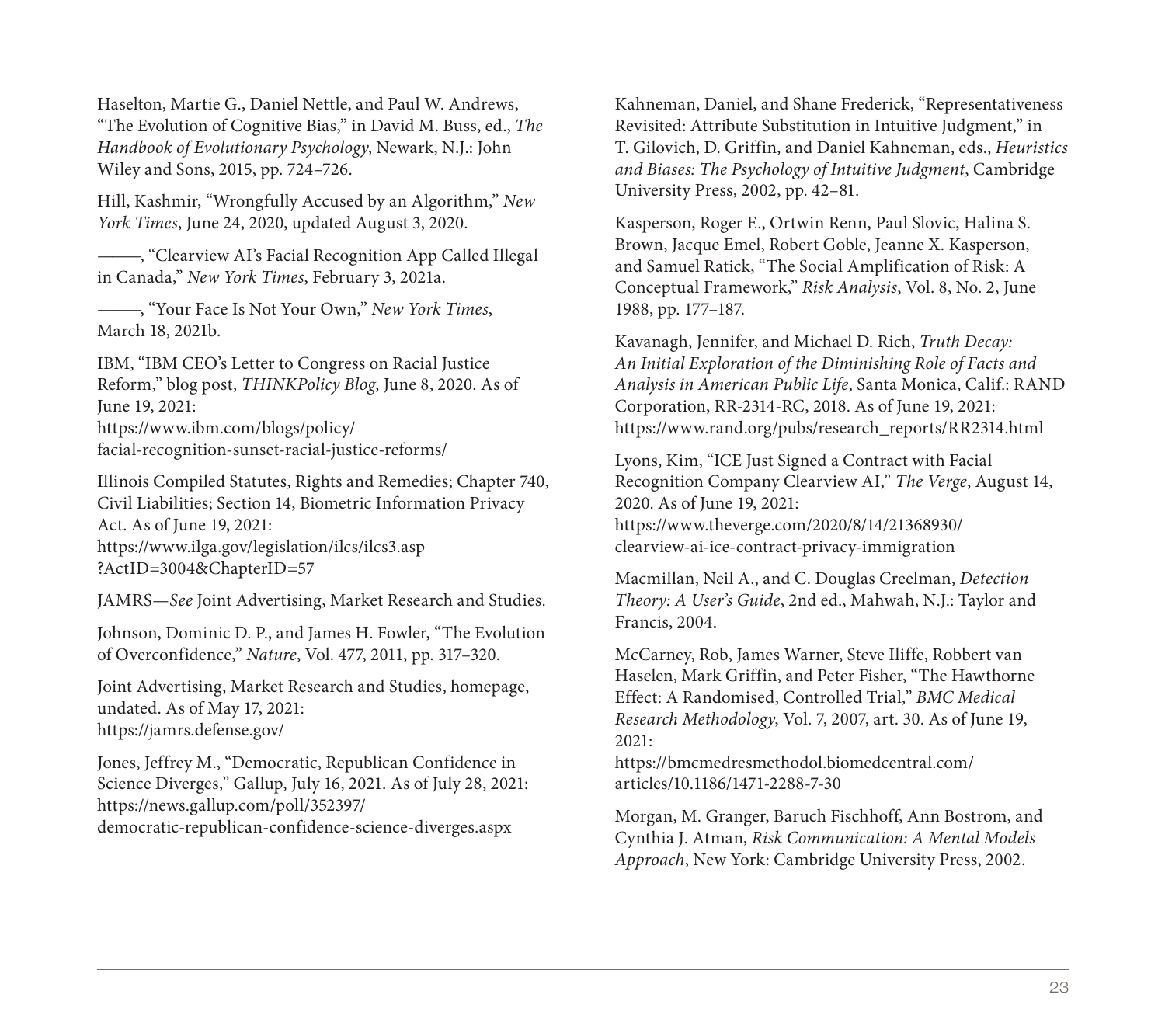Nakashima, Ellen, "DHS to Advise Telecom Firms on Preventing 5G Cell Tower Attacks Linked to Coronavirus [Conspiracy Theories,"](https://www.rand.org/pubs/research_reports/RR1744.html) *Washington Post*, May 13, 2020.

National Institute of Standards and Technology, U.S. Department of Commerce, "Face Recognition Vendor Test," created July 8, 2010, updated November 30, 2020. As of May 17, 2021:

https://www.nist.gov/programs-projects/ face-recognition-vendor-test-frvt

[Osoba, Osonde A., Benjamin Boudreaux, Jessica Saunders,](http://www.gruberpeplab.com/teaching/psych231_fall2013/documents/231_Pennebaker2007.pdf)  J. Luke Irwin, Pam A. Mueller, and Samantha Cherney, *Algorithmic Equity: A Framework for Social Applications*, Santa Monica, Calif.: RAND Corporation, RR-2708-RC, 2019. As of June 19, 2021:

https://www.rand.org/pubs/research\_reports/RR2708.html

Osoba, Osonde A., and William Welser IV, *An Intelligence [in Our Image: The Risks of Bias and Errors in Artif](https://www.pewresearch.org/science/2015/07/01/americans-politics-and-science-issues/)icial Intelligence*, Santa Monica, Calif.: RAND Corporation, RR-1744-RC, 2017. As of May 24, 2021: https://www.rand.org/pubs/research\_reports/RR1744.html

Ovide, Shira, "A Case for Banning Facial Recognition," *New York Times*, June 9, 2020, updated January 31, 2021.

Pennebaker, James W., Roger J. Booth, and Martha E. Francis, *Linguistic Inquiry and Word Count: LIWC2007—Operator's Manual*, Austin, Tex.: LIWC.net, undated. As of June 19, 2021: http://www.gruberpeplab.com/teaching/psych231\_fall2013/ documents/231\_Pennebaker2007.pdf

Pew Research Center, "Social Media Join the Anti-TSA Movement," Washington, D.C., December 2, 2010.

———, "Americans, Politics and Science Issues," Washington, D.C., July 1, 2015. As of May 13, 2021: https://www.pewresearch.org/science/2015/07/01/ americans-politics-and-science-issues/

Public Law 104-13, Paperwork Reduction Act of 1995, May 22, 1995. As of June 19, 2021: https://www.govinfo.gov/app/details/PLAW-104publ13

Public Law 107-296, Homeland Security Act of 2002, November 25, 2002. As of May 12, 2019: https://www.govinfo.gov/app/details/PLAW-107publ296

Rainie, Lee, Scott Keeter, and Andrew Perrin, "Trust and Distrust in America," Washington, D.C.: Pew Research Center, July 22, 2019. As of April 28, 2021: https://www.pewresearch.org/politics/2019/07/22/ [trust-and-distrust-in-america/](https://www.axon.com/news/ai-ethics-board-report)

Richardson, Rashida, ed., *Confronting Black Boxes: A Shadow Report of the New York City Automated Decision System Task Force*, AI Now Institute, New York University, December 2019. As of June 21, 2021: https://ainowinstitute.org/reports.html

Slovic, Paul, Melissa L. Finucane, Ellen Peters, and Donald G. MacGregor, "The Affect Heuristic," *European Journal of Operational Research*, Vol. 177, No. 3, March 16, 2007, pp. 1333–1352.

———, "Risk as Analysis and Risk as Feelings: Some Thoughts About Affect, Reason, Risk and Rationality," in Paul Slovic, ed., *The Feeling of Risk: New Perspectives on Risk Perception*, Routledge, 2013, pp. 49–64.

Smith, Rick, "The Future of Face Matching at Axon and AI Ethics Board Report," Axon, June 27, 2019. As of May 17, 2021: https://www.axon.com/news/ai-ethics-board-report

Stellin, Susan, "Pat-Downs at Airports Prompt Complaints," *New York Times*, November 18, 2010.

Stephens-Davidowitz, Seth, "How Googling Unmasks Child Abuse," *New York Times*, July 13, 2013.

Tau, Byron, and Michelle Hackman, "Federal Agencies Use Cellphone Location Data for Immigration Enforcement," *Wall Street Journal*, February 7, 2020.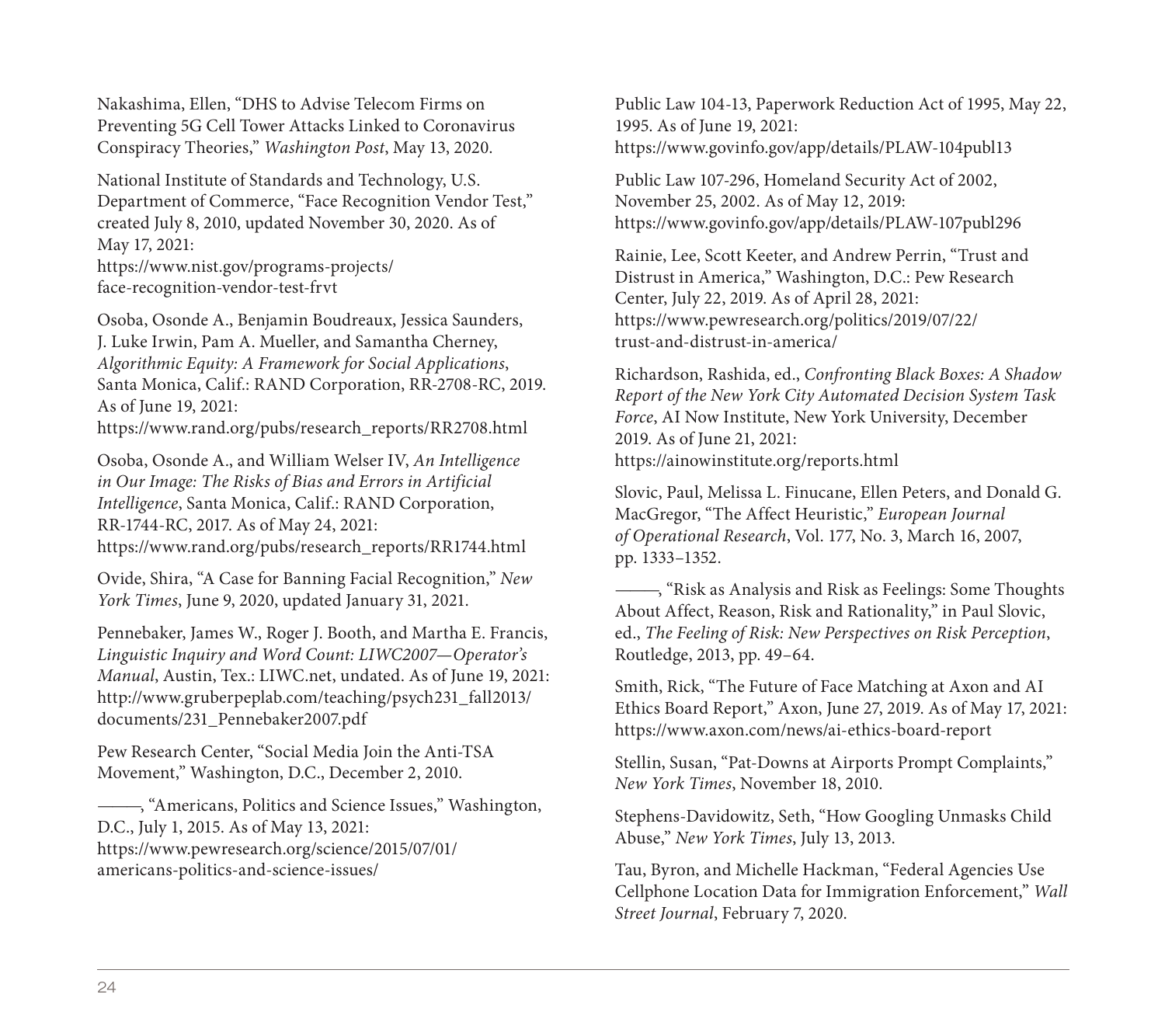Tellis, Gerard J., Deborah J. MacInnis, Seshadri Tirunillai, and Yanwei Zhang, "What Drives Virality (Sharing) of Online Digital Content? The Critical Role of Information, Emotion, and Brand Prominence," *Journal of Marketing*, Vol. 83, No. 4, [July 2019, pp. 1–20.](https://uscode.house.gov/view.xhtml?req=(title:6%20section:185%20edition:prelim))

Tversky, Amos, and Daniel Kahneman, "Judgment Under Uncertainty: Heuristics and Biases," *Science*, Vol. 185, No. 4157, September 27, 1974, pp. 1124–1131.

Tyson, Alec, and Brian Kennedy, "Two-Thirds of Americans [Think Government Should Do More on Climat](https://www.cbp.gov/document/annual-report/cbp-trade-and-travel-fiscal-year-2020-report)e," Washington, D.C.: Pew Research Center, June 23, 2020. As of April 28, 2021:

https://www.pewresearch.org/science/2020/06/23/ two-thirds-of-americans-think-government-should-do-more [-on-climate/](https://www.hsdl.org/?abstract&did=31748)

U.S. Code, Title 6, Domestic Security; Chapter 1, Homeland Security Organization; Subchapter III, Science and Technology in Support of Homeland Security; Section 185, Federally Funded Research and Development Centers. As of March 20, 2021:

https://uscode.house.gov/

view.xhtml?req=(title:6%20section:185%20edition:prelim)

U.S. Customs and Border Protection, U.S. Department of Homeland Security, *CBP Trade and Travel Report: Fiscal Year 2020*, Washington, D.C., February 4, 2021. As of June 19, 2021:

https://www.cbp.gov/document/annual-report/ cbp-trade-and-travel-fiscal-year-2020-report

U.S. Department of Homeland Security, *Department of Homeland Security Acquisition Manual*, Washington, D.C., October 2009. As of June 20, 2021: https://www.hsdl.org/?abstract&did=31748

———, *Privacy Impact Assessment Update for the Automated Targeting System*, Washington, D.C., DHS/CBP/PIA-006(e), [January 13, 2017. As of May 24, 2021:](https://www.dhs.gov/publication/st-automated-license-plate-reader-fact-sheet)  https://www.dhs.gov/publication/ automated-targeting-system-ats-update

———, "Core Values," last published July 3, 2019a. As of May 17, 2021: [https://www.dhs.gov/core-values](https://www.congress.gov/bill/116th-congress/house-bill/7120)

———, "Mission," last published July 3, 2019b. As of June 19,  $2021$ 

https://www.dhs.gov/mission

———, *[Privacy Impact Assessment for the ICE Use of Facial](https://www.congress.gov/bill/116th-congress/senate-bill/3284)  Recognition Services*, Washington, D.C., DHS/ICE/PIA-054, May 13, 2020. As of May 24, 2021: https://www.dhs.gov/publication/ dhsicepia-054-ice-use-facial-recognition-services

[———, "Automated License Plate Reader \(ALPR\) Fact Shee](https://www.congress.gov/bill/116th-congress/senate-bill/4084)t," January 5, 2021. As of May 24, 2021: https://www.dhs.gov/publication/ st-automated-license-plate-reader-fact-sheet

U.S. House of Representatives, George Floyd Justice in Policing Act of 2020, H.R.7120, 116th Congress, placed on Senate legislative calendar July 20, 2020. As of June 19, 2021: https://www.congress.gov/bill/116th-congress/house-bill/7120

U.S. Senate, Ethical Use of Facial Recognition Act, S.3284, 116th Congress, referred to the Committee on Homeland Security and Governmental Affairs February 12, 2020a. As of June 19, 2021:

https://www.congress.gov/bill/116th-congress/senate-bill/3284

———, Facial Recognition and Biometric Technology Moratorium Act of 2020, S.4084, 116th Congress, referred to the Committee on the Judiciary June 25, 2020b. As of May 17, 2021:

https://www.congress.gov/bill/116th-congress/senate-bill/ 4084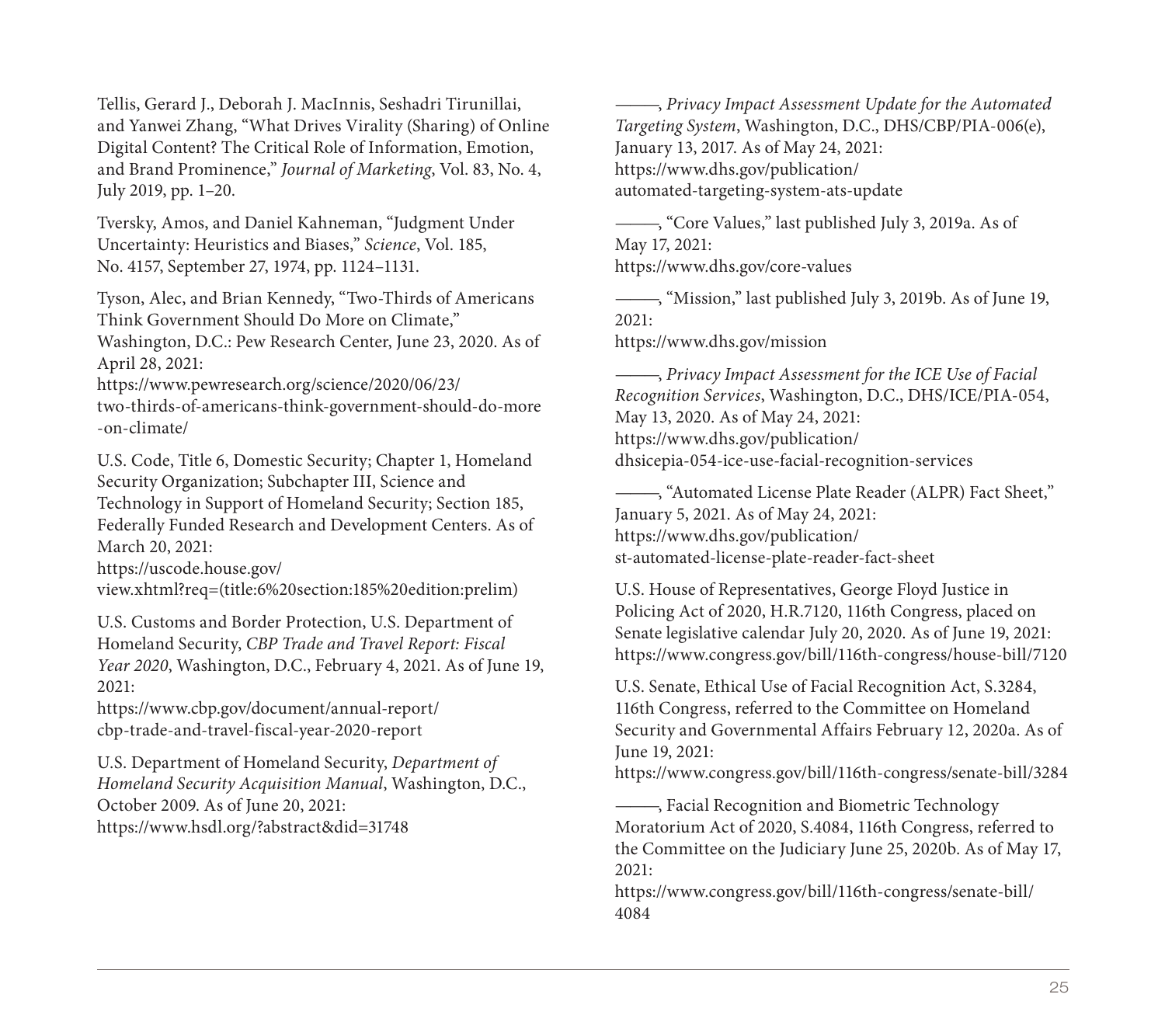Västfjäll, Daniel, and Paul Slovic, "Cognition and Emotion in Judgment and Decision Making," in M. D. Robinson, E. Watkins, and E. Harmon-Jones, eds., *Handbook of Cognition and Emotion*[, Guilford Press, 2013, pp. 252–2](https://www.brookings.edu/research/how-artificial-intelligence-is-transforming-the-world/)71.

Vincent, James, "Amazon Employees Protest Sale of Facial Recognition Software to Police," *The Verge*, June 22, 2018. As of June 19, 2021:

https://www.theverge.com/2018/6/22/17492106/ amazon-ice-facial-recognition-internal-letter-protest

Waldron, Lucas, and Brenda Medina, "When Transgender Travelers Walk into Scanners, Invasive Searches Sometimes Wait on the Other Side," ProPublica, August 26, 2019. As of April 28, 2021:

https://www.propublica.org/article/ [tsa-transgender-travelers-scanners-invasive-search](https://wild.house.gov/media/press-releases/reps-wild-cleaver-clarke-sound-alarm-over-cbp-s-unprecedented-use-facial)es-often -wait-on-the-other-side

West, Darrell M., and John R. Allen, "How Artificial Intelligence Is Transforming the World," Washington, D.C.: Brookings Institution, April 24, 2018. As of May 26, 2021: https://www.brookings.edu/research/ how-artificial-intelligence-is-transforming-the-world/

Wild, Susan, Emanuel Cleaver II, Yvette D. Clarke, Eliot L. Engel, Anna G. Eshoo, Jan Schakowsky, Adam Smith, Bobby L. Rush, Raúl M. Grijalva, Donald S. Beyer Jr., Gwen Moore, Marc Veasey, Joaquin Castro, Eleanor Holmes Norton, Alexandria Ocasio-Cortez, Ayanna Pressley, Rashida Tlaib, Alcee L. Hastings, Jimmy Gomez, Ro Khanna, Ilhan Omar, Mark Takano, and Adriano Espaillat, members, U.S. Congress, letter to acting Secretary of Homeland Security Kevin McAleenan about the Biometric Exit Program, June 13, 2019. As of May 17, 2021: https://wild.house.gov/media/press-releases/ reps-wild-cleaver-clarke-sound-alarm-over-cbp-s

-unprecedented-use-facial

Yeung, Douglas, Rebecca Balebako, Carlos Ignacio Gutierrez [Gaviria, and Michael Chaykowsky,](https://www.rand.org/pubs/perspectives/PEA862-1.html) *Face Recognition Technologies: Designing Systems That Protect Privacy and Prevent Bias*, Homeland Security Operational Analysis Center operated by the RAND Corporation, RR-4226-RC, 2020. As of May 20, 2021:

https://www.rand.org/pubs/research\_reports/RR4226.html

Yeung, Douglas, Sara Beth Elson, Parisa Roshan, S. R. Bohandy, and Alireza Nader, *Can Social Media Help Analyze Public Opinion? A Case Study of Iranian Public Opinion After the 2009 Election*, Santa Monica, Calif.: RAND Corporation, RB-9685-RC, 2012. As of June 19, 2021:

https://www.rand.org/pubs/research\_briefs/RB9685.html

Yeung, Douglas, Inez Khan, Nidhi Kalra, and Osonde A. Osoba, *Identifying Systemic Bias in the Acquisition of Machine Learning Decision Aids for Law Enforcement Applications*, Santa Monica, Calif.: RAND Corporation, PE-A862-1, 2021. As of April 22, 2021:

https://www.rand.org/pubs/perspectives/PEA862-1.html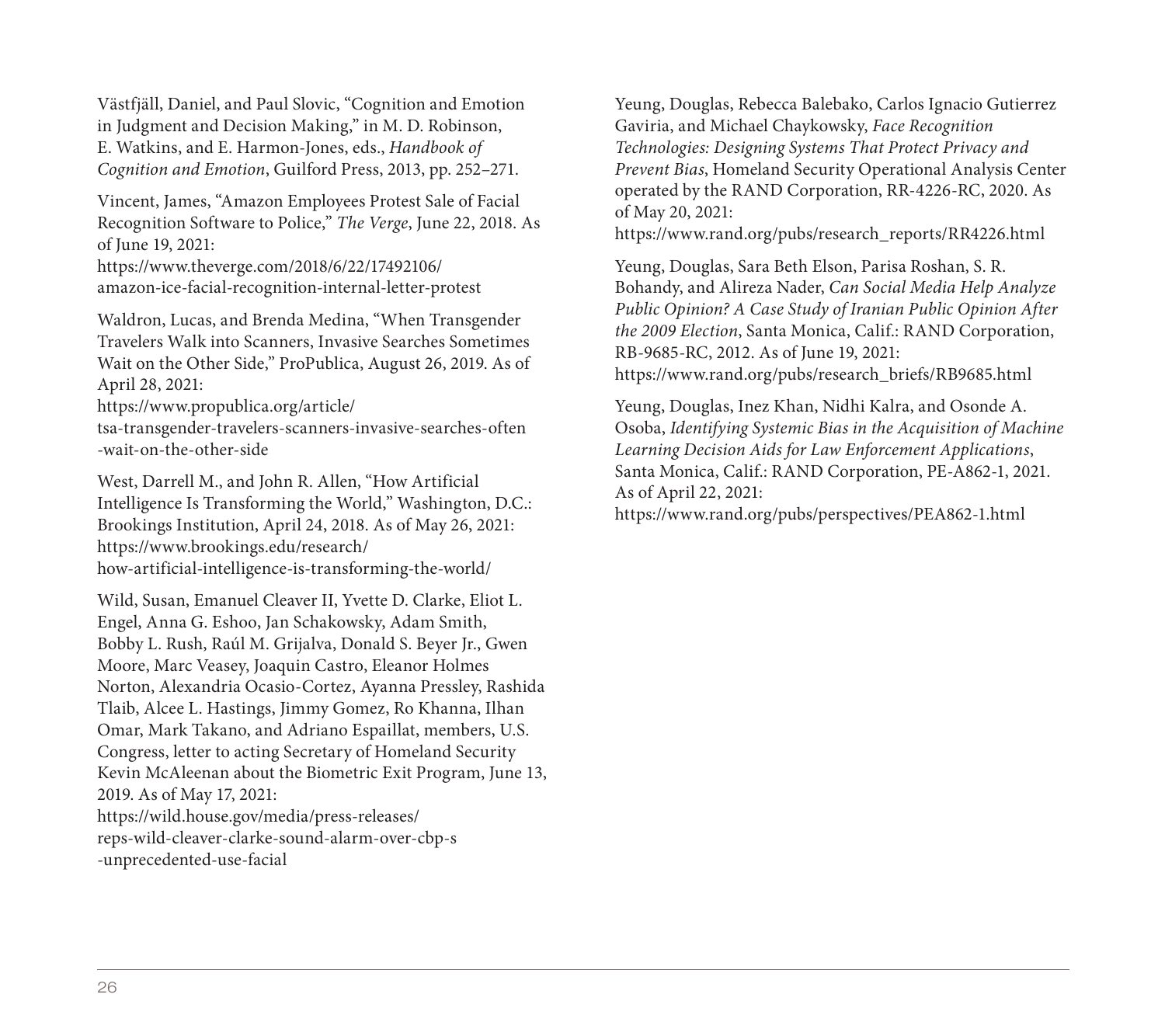# Acknowledgments

We are grateful to our reviewers, Melissa L. Finucane and Andrew J. Lohn, for their valuable comments on this Perspective. We would also like to thank Kelly Klima for significantly helping to bring the Perspective to fruition. Victoria Greenfield also provided us valuable input, and Lisa Bernard provided us excellent edits. Kathleen Deloughery in our sponsor's office also provided us fantastic feedback and direction. We also want to thank Keller Scholl for helpful conversations on this topic.

## About This Perspective

The U.S. Department of Homeland Security (DHS) has sought to leverage emerging technologies, such as face recognition and risk-assessment algorithms, for a variety of domestic security and other purposes. These technologies are believed to offer increased accuracy, convenience, and speed to support DHS objectives. However, important stakeholders have raised concerns about these technologies, including concerns about inequity and privacy, and have sought to regulate the government's use of them and to galvanize opposition. The American public's views about the relative benefits and risks of DHS use of these rapidly emerging technologies are not well understood.

In this Perspective, we argue that it is crucial for DHS to better understand public perceptions of emerging technologies, and we identify several methods that might be used to attain such understanding. Richer comprehension of the public's views will help DHS ensure that it will use technologies in ways that the public supports and will help it be prepared for potential regulation, secure funding for technology programs, strengthen partnerships, and improve its strategic communications. This Perspective should be of interest to officials across the DHS enterprise, including those responsible for the acquisition, development, and implementation of new technologies; strategic communications; partnership development; and legislative engagement.

This research was sponsored by the DHS Science and Technology Directorate and conducted within the Acquisition and Development Program of the Homeland Security Operational Analysis Center (HSOAC) federally funded research and development center (FFRDC).